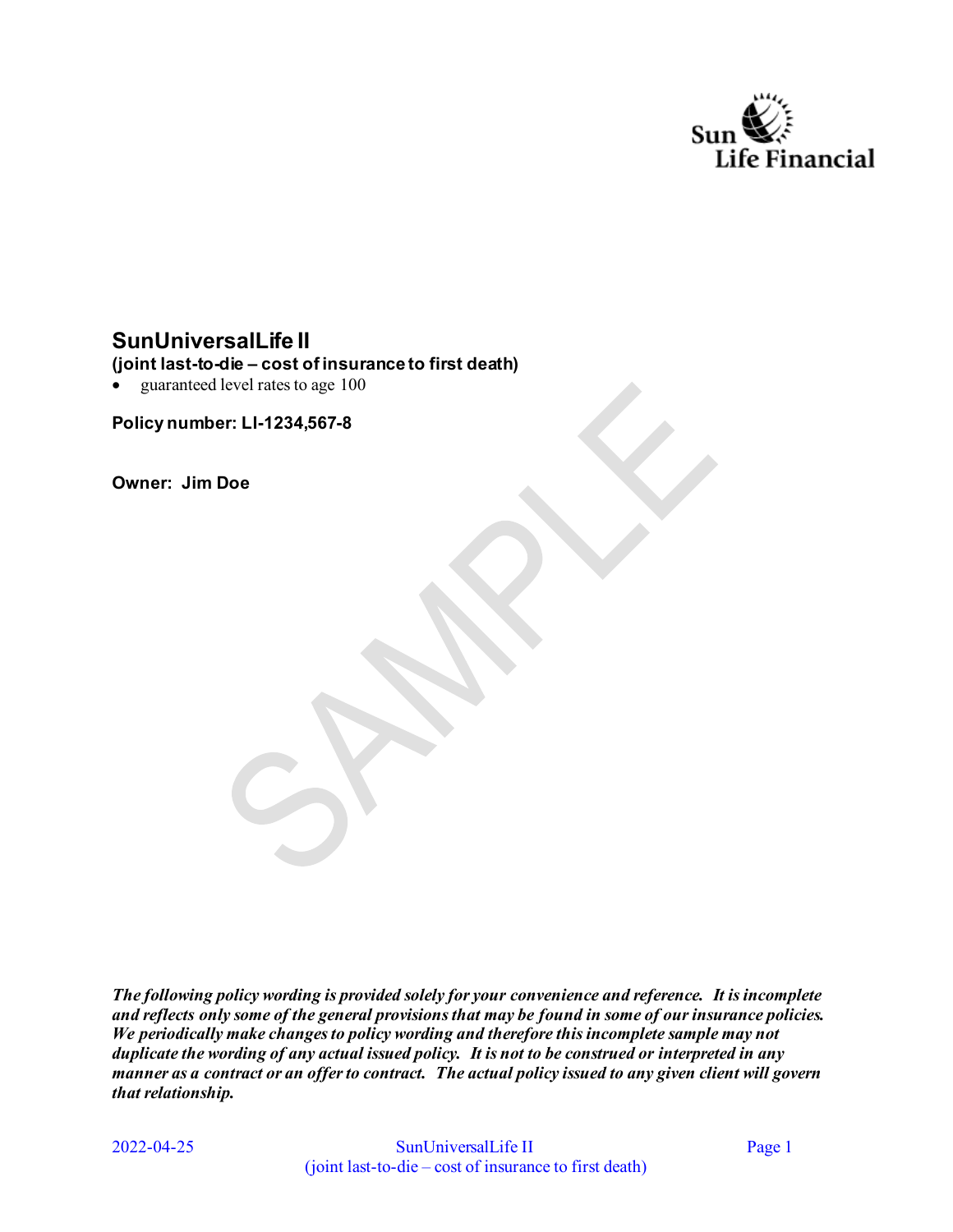# **Table of contents**

| <b>Policy summary</b> |  |
|-----------------------|--|

<span id="page-1-0"></span>In this document, *you* and *your* mean the owner of this policy. *We, us*, *our,* and *the company* mean Sun Life Assurance Company of Canada.

Your policy is issued and underwritten by Sun Life Assurance Company of Canada, a member of the Sun Life Financial group of companies.

It's important that you read your entire policy carefully. It sets out the benefits payable and has exclusions and reductions of coverage. To help you understand insurance terms, refer to the explanations described under the heading, *Insurance terms*.

Plan: **SunUniversalLife II**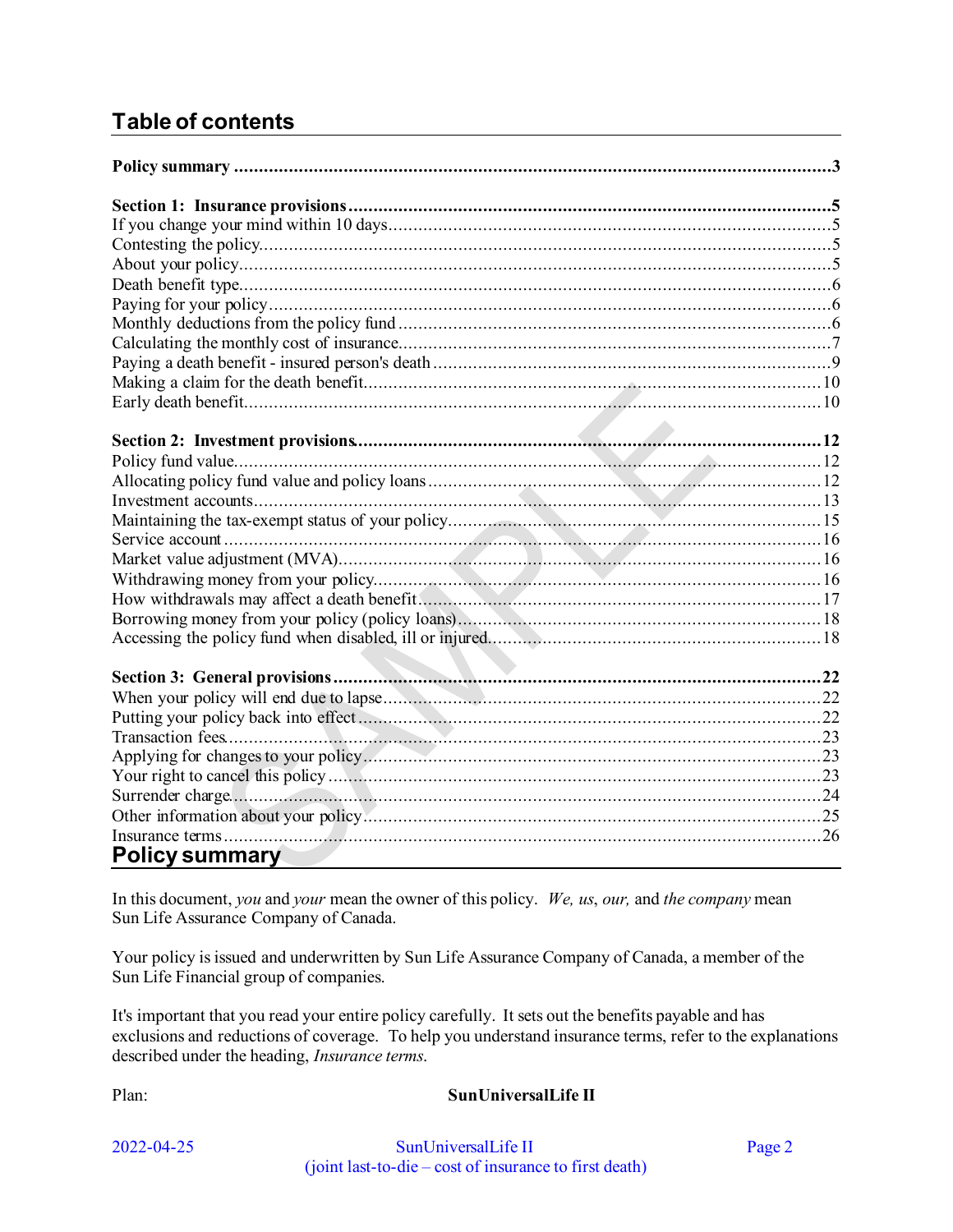| Policy number:           | LI-1234,567-9                                                                                                                |  |
|--------------------------|------------------------------------------------------------------------------------------------------------------------------|--|
| Policy date:             | April 25, 2022                                                                                                               |  |
| Monthly anniversary day: | the 25 <sup>th</sup> day of every month                                                                                      |  |
| Owner:                   | Jim Doe                                                                                                                      |  |
|                          | No contingent owner was named on your application.<br>You must tell us in writing if you want to name a<br>contingent owner. |  |
| Insured persons:         | John Doe<br>born on March 1, 1978<br>age nearest on the policy date: XX                                                      |  |
|                          | Mary Doe<br>born on April 10, 1979<br>age nearest on the policy date: XX                                                     |  |
| Beneficiary:             | is named on your application, unless you make a change<br>in writing.                                                        |  |
| Withdrawal order:        | Proportional order is used to process transfers and<br>withdrawals, unless you make a change in writing to us.               |  |

This is not a participating policy. You are not eligible to receive dividends.

#### **Minimum first year payment for this policy**

 $\bullet$ 

The minimum first year annual payment for this policy is \$X,XXX.XX. The minimum payment is not guaranteed. If, for any investment account you choose, the interest is negative, or if you make any withdrawals, loans or changes to your policy, then additional payments may be required to keep your policy in effect.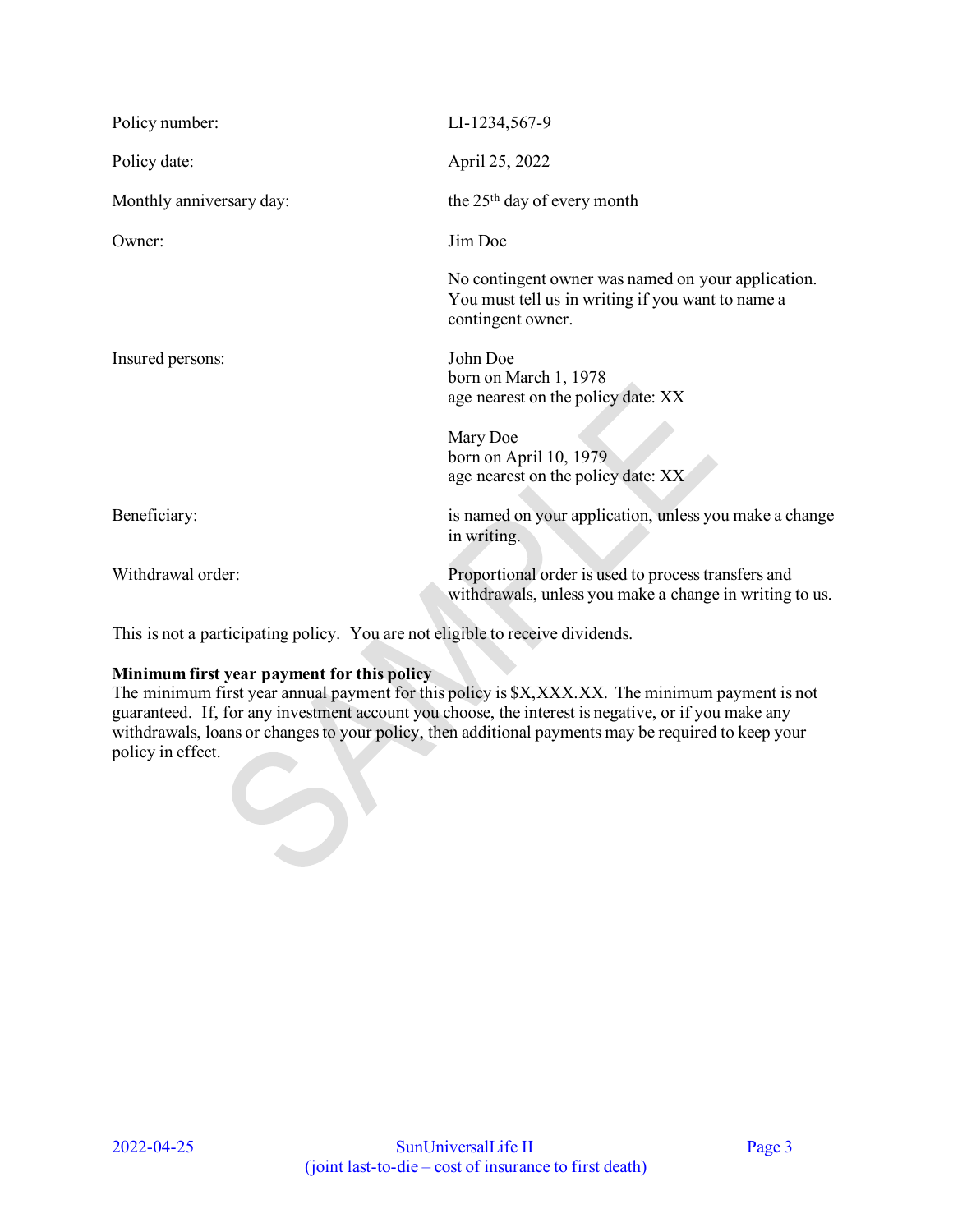#### **SunUniversalLife II**

**Joint last-to-die basic insurance coverage - cost of insurance to first death**  Insured persons: John Doe Mary Doe Death benefit type: Insurance amount plus policy fund Insurance amount:  $$X, XXX, XXX$ A death benefit is payable when both of the insured persons have died, as described later. Early death benefit **An** early death benefit may be available, as described later. Cost of insurance type: Guaranteed yearly renewable term rates to age 100 Joint age: XX

A surrender charge may apply if you cancel this policy. For this basic insurance coverage, it is based on a target annual payment of  $\overline{SX, XXX. XX}$ . We only use this amount to calculate the surrender charge.

#### **Schedule of guaranteed annual cost of insurance rates**

Each monthly anniversary day, we deduct money from the policy fund to pay the cost of insurance for this policy. The calculation for monthly cost of insurance is described under the heading, *Calculating the monthly cost of insurance.* 

The cost of insurance, for the joint last-to-die basic insurance in effect on the policy date, is payable until the earlier of April 25, XXXX or the date one of the insured persons dies.

The schedule shows the guaranteed annual rate per \$1,000 of net insurance amount at risk.

If any insurance amounts increase, the rates in the schedule below do not apply to the amount of the increase. We determine the cost of insurance rates for the amount of the increase, as described later.

• Basic insurance

Beginning on (1) 25 Apr XXXX XXX.XX 25 Apr XXXX XXX.XX 25 Apr XXXX XXX.XX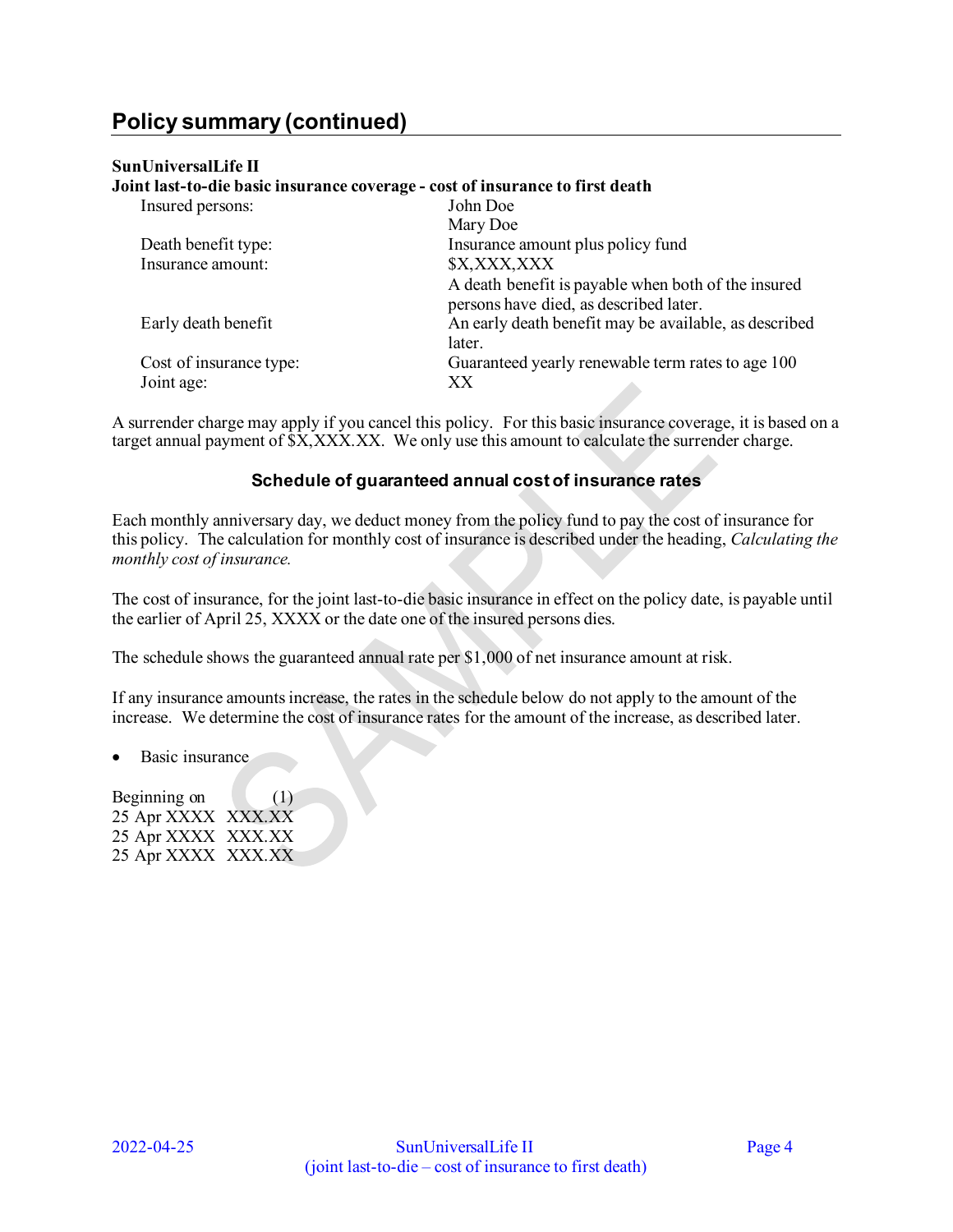# <span id="page-4-0"></span>E15000A **Section 1: Insurance provisions**

#### <span id="page-4-1"></span>E14000A **If you change your mind within 10 days**

You may send us a written request to cancel your policy within:

- (1) 10 days of receiving it from us, or
- (2) 60 days after the policy is issued, whichever date is earlier.

You are considered to have received your policy 5 days after it's mailed from our office, or on the date your advisor delivers it to you.

When we receive your written request we'll refund any amount paid. This is called rescission.

Your decision to cancel your policy is your personal right. When we receive your request to cancel it, all of our obligations and liabilities under this policy end immediately. The cancellation is binding on you and any person entitled to make a claim under this policy, whether their entitlement is revocable or irrevocable.

To cancel your policy, send your request in writing to:

Sun Life Assurance Company of Canada 227 King Street South PO Box 1601, Stn. Waterloo Waterloo ON Canada N2J 4C5

### <span id="page-4-2"></span>E14005A **Contesting the policy**

The incontestability provisions set out in the provincial or territorial insurance legislation applicable to this policy apply.

#### *Limit on contesting*

We cannot challenge the validity of the policy after it has been in effect continuously for two years from the later of the date it took effect and the date it was last reinstated. If the policy is amended to increase or change a benefit or improve a rating, we cannot challenge the validity of the amendment after it has been in effect continuously for two years from the later of the date the amendment took effect and the date the policy was last reinstated.

#### *Exception to the limit on contesting*

We can challenge the validity of the policy or an amendment at any time in cases of fraud or cases involving a disability benefit.

## <span id="page-4-3"></span>E15005A **About your policy**

SunUniversalLife II is a flexible payment permanent life insurance policy. It includes insurance benefits you selected on one or more persons. It has a policy fund which includes the activity account and the investment accounts.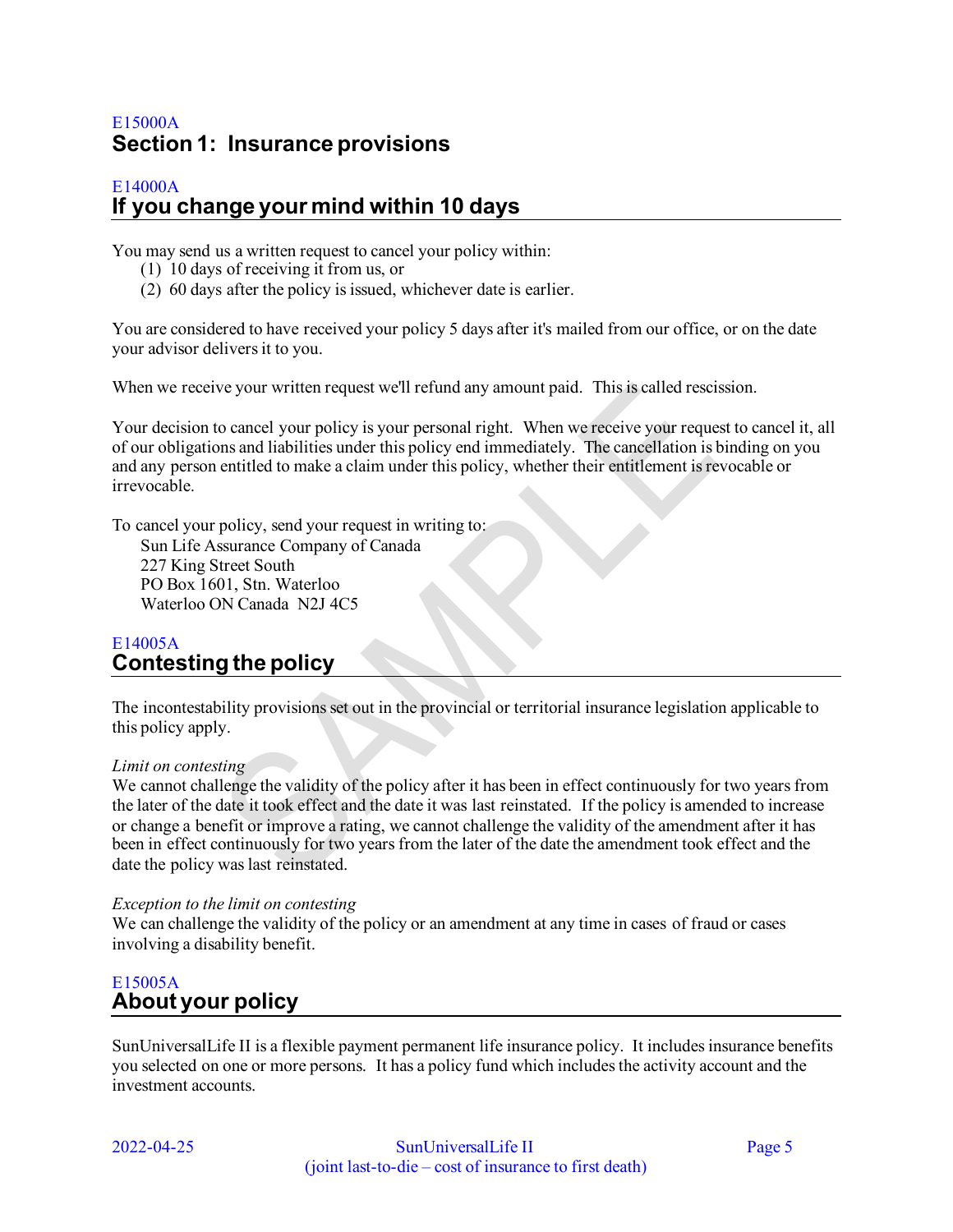Payments must be made to Sun Life Assurance Company of Canada to keep your policy in effect and are subject to a minimum and maximum limit that we determine. We have the right to refuse cash payments.

Any payment we receive at our head office before the Toronto Stock Exchange is closed for the day is applied to your policy effective that day. Any payment we receive at our head office after the Toronto Stock Exchange is closed is applied to your policy effective on the following business day.

Any request for a transfer, withdrawal, policy loan or policy cancellation that we receive at our head office before the Toronto Stock Exchange is closed for the day, is effective that day but processed the following business day. If money is moved to or from an investment account, we may delay the effective date of the transaction for up to 5 business days from the day we receive your request or the day we receive funds.

Payments we receive are held in our general fund. When you invest in any managed investment account you do not:

- acquire any ownership interest in a specific fund
- purchase units, or
- have any legal interest in any security.

## <span id="page-5-0"></span>E15020A **Death benefit type**

#### **Insurance amount plus policy fund**

The death benefit for the basic insurance coverage in this policy is:

- the insurance amount for the basic insurance coverage
- **plus** the policy fund value
- **minus** the amount of any outstanding policy loans, including interest.

# <span id="page-5-1"></span>E15025A **Paying for your policy**

When we receive a payment, money is added to the activity account as long as the total of the payments made during the policy year is below the annual maximum amount for that year to keep the policy tax-exempt. We deduct an amount for provincial premium tax from the amount we receive and then deposit the balance into the activity account. The amount we deduct differs by province and is determined by legislation. It is subject to change at any time.

The activity account earns daily interest at the rate we set. The interest rate is subject to change at any time. The guaranteed minimum interest rate will be at least 90% of the Government of Canada 30-day Treasury Bill rate in effect on the day we set the interest rate, less a management fee of 1.75 percentage points. Under no circumstances will the rate be less than 0%.

# <span id="page-5-2"></span>E15035A **Monthly deductions from the policy fund**

Each monthly anniversary day, we deduct money from the activity account to pay for the cost of insurance for the basic insurance coverage and any optional benefits. If there is not enough money in the activity account to pay for the cost of insurance, we will transfer money from your investment accounts according to the withdrawal order you selected, as shown on the *Policy summary*. You may change your withdrawal order at any time. A transaction fee may apply.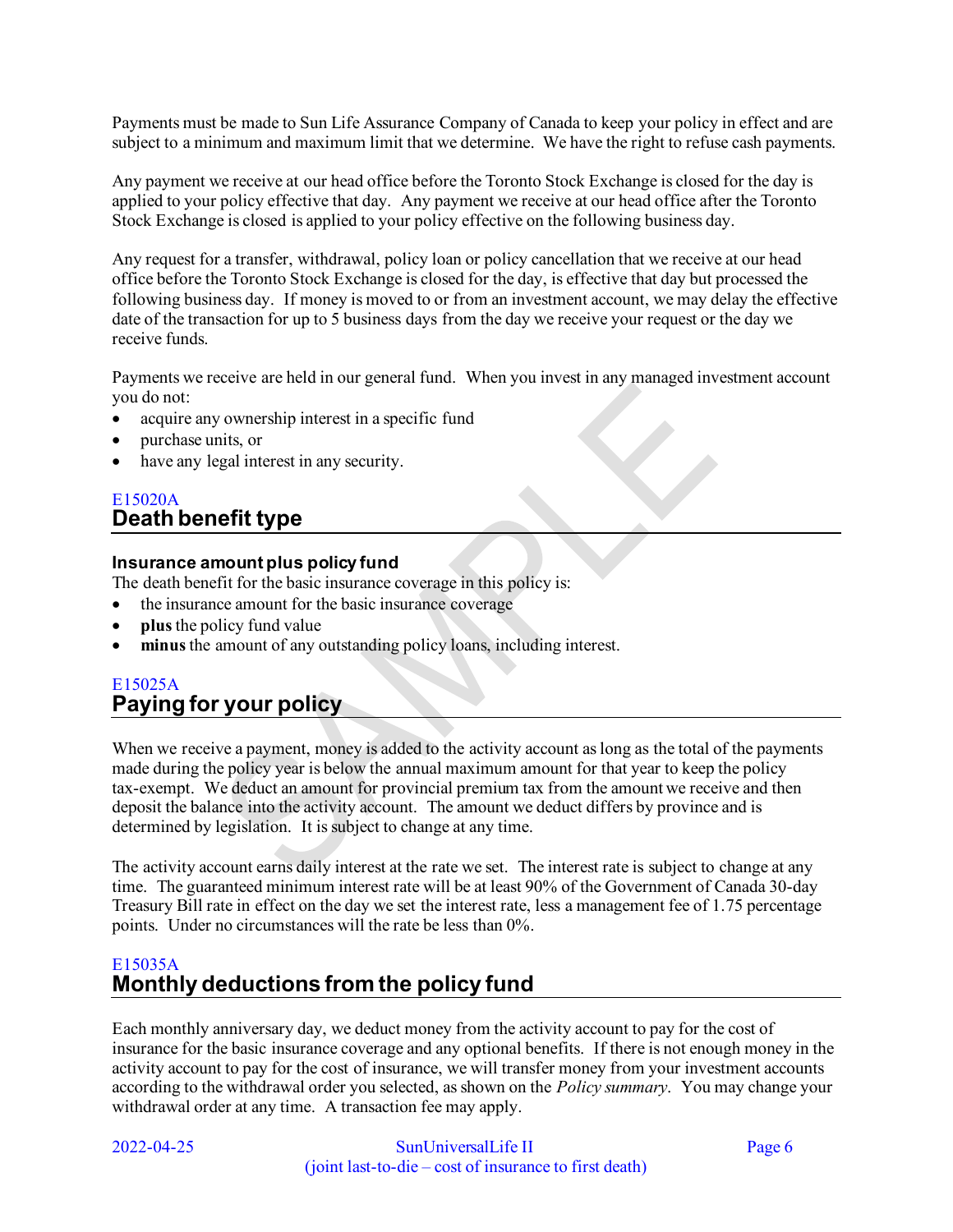#### **Proportional withdrawal order**

Proportional order means we transfer money in proportion to the value of your investment accounts on the day of the transfer. If there is not enough money in the activity account and investment accounts, we will transfer money from the service account to pay for the cost of insurance.

For Alternate withdrawal order 1 or 2, if there is insufficient money in the first account, we will take money from the next account until the cost of insurance has been paid.

#### **Alternate withdrawal order 1**

- daily interest account (DIA)
- accounts based on the performance of managed accounts in proportion to the balance of each of those accounts
- guaranteed interest accounts (GIAs)
- Sun Life Diversified Account and, if necessary,
- from the service account.

#### **Alternate withdrawal order 2**

- 1. daily interest account (DIA)
- 2. guaranteed interest accounts (GIAs)
- accounts based on the performance of managed funds in proportion to the balance of each of those accounts
- Sun Life Diversified Account and, if necessary,
- 3. from the service account.

For all of the withdrawal orders described above, if we transfer money from a GIA layer or the Sun Life Diversified Account to pay the cost of insurance, there is no market value adjustment. Money will be taken from the GIA layer closest to maturity and interest will be credited up to the date of the transfer.

If you have money in an account based on the performance of managed funds, and the rate of return negatively impacts your policy fund value, then you may need to make additional payments to ensure there is enough money in the policy fund to pay the required cost of insurance and provincial premium tax.

## <span id="page-6-0"></span>E15050A **Calculating the monthly cost of insurance**

The monthly cost of insurance is determined by a number of factors such as an insured person's age, sex, smoking status, health and the cost of insurance type you selected.

We stop deducting the cost of insurance for the basic insurance coverage that was in effect on the policy date as of the date you tell us one of the insured persons has died.

There are two types of guaranteed rates available for the basic insurance coverage. You may select either:

- guaranteed yearly renewable term rates to age 85 which increase each year, or
- guaranteed level rates to age 100.

The guaranteed annual cost of insurance rates for the basic insurance coverage and any optional benefits in effect on the policy date are shown on the *Schedule of guaranteed annual cost of insurance rates.* If the insurance amount for the basic insurance coverage increases, the rates in effect on the date the change is made apply to the increase.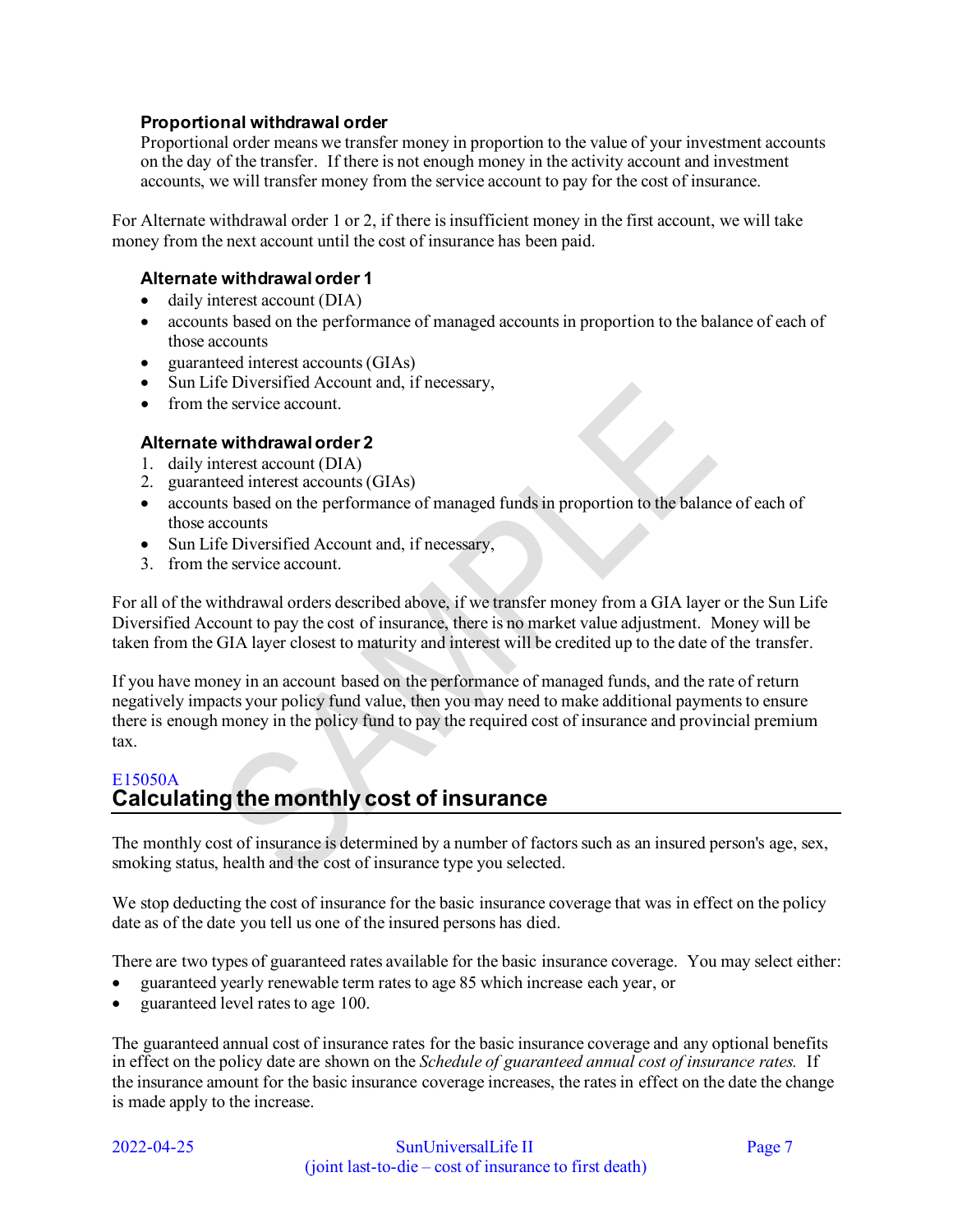Different rates apply to the annual increases in the insurance amount for the basic insurance coverage when the tax-exempt status maintenance method you selected is increase or increase and reverse, as described later. The rates that apply are based on:

- yearly renewable term rates payable to age 100 in effect on the date of each increase, and
- the attained joint age of the insured persons on the date of the increase.

Since these annual increases have yearly renewable term rates payable to age 100, we may deduct a cost of insurance for any increased insurance amount beyond the date we stop deducting the cost of insurance for the basic insurance coverage in effect on the policy date.

#### **Basic insurance – cost of insurance**

The monthly cost of insurance for a basic insurance coverage is:

 $(A \times B)$ 12

where:

 $A =$  the annual cost of insurance per \$1,000 of net insurance amount at risk

 $B =$  the net insurance amount at risk, divided by 1,000.

The net insurance amount at risk is the insurance amount for the basic insurance coverage.

#### **Total disability waiver benefit – cost of insurance**

The monthly cost of insurance for the *Total disability waiver benefit,* if included in this policy, is:

 $(A \times B)$ 12

where:

 $A =$  the annual cost of insurance per \$100 of the costs in B for the insured person with this benefit  $B =$  the sum of the annual cost of insurance for the following:

- the basic insurance coverage
- any optional benefits for the insured person with this benefit, excluding the cost for this benefit*,*  and
- any *Term insurance benefit for the additional insured person* linked to this insured person, if shown on the *Policy summary*.

This sum is then divided by 100.

#### **Owner waiver benefits – cost of insurance**

The monthly cost of insurance for the *Owner waiver disability waiver benefit* and *Owner waiver death benefit,* if included in this policy, is:

 $(A \times B)$  $\overline{12}$ 

where:

- $A =$  the annual cost of insurance per \$100 of the costs in B for this policy
- $B =$  the total annual cost of insurance for this policy, excluding the cost for this benefit, divided by 100.

#### **Other optional benefits – cost of insurance**

The monthly cost of insurance for optional benefits, excluding the *Total disability waiver benefit, Owner waiver disability benefit* and *Owner waiver death benefit*, if included in this policy, is:

$$
(A \times B)
$$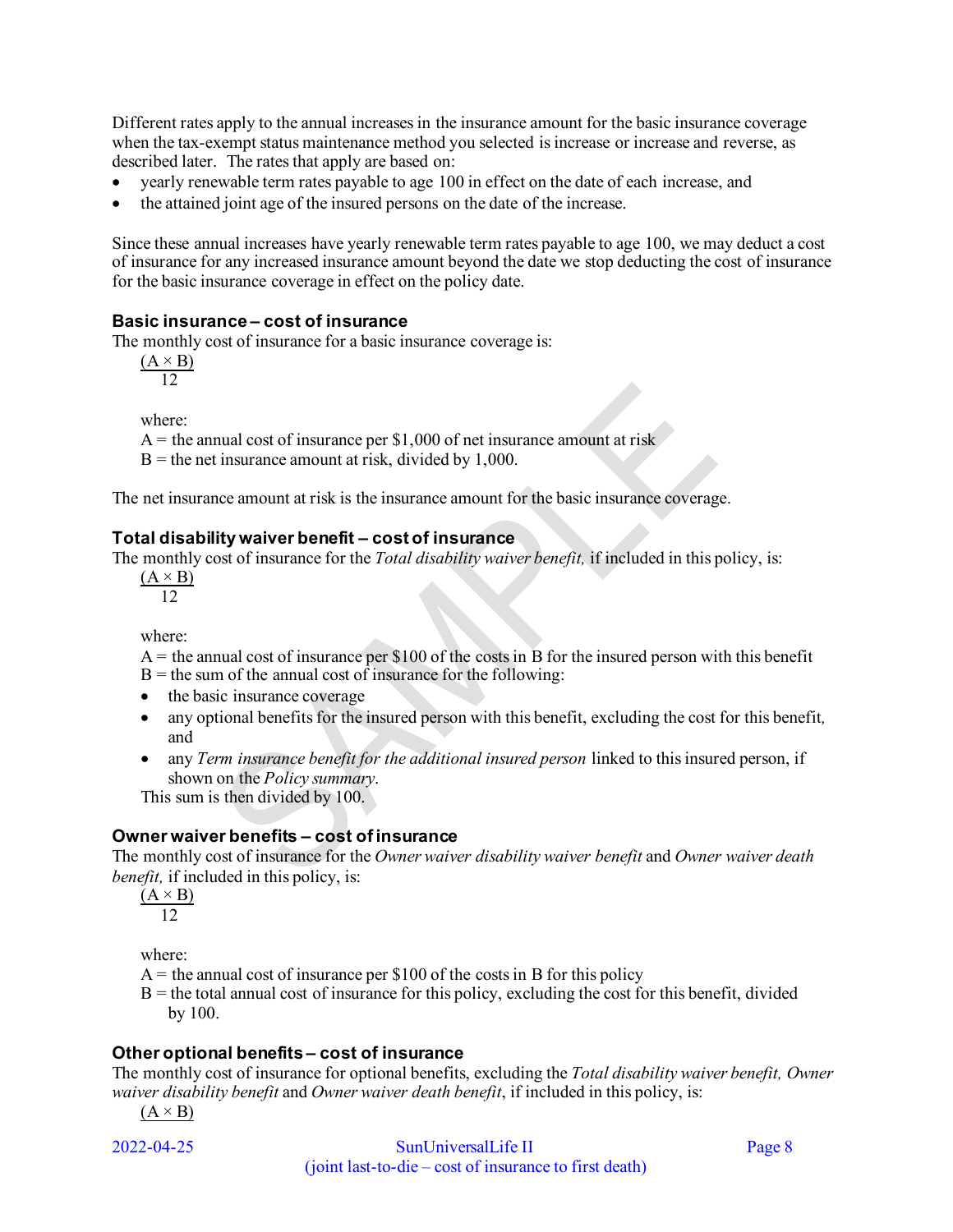12

where:

 $A =$  the annual cost of insurance per \$1,000 of net insurance amount at risk

 $B =$  the net insurance amount at risk, divided by 1,000.

The net insurance amount at risk is the insurance amount or the option amount for the benefit.

# <span id="page-8-0"></span>E15060A **Paying a death benefit – insured person's death**

When a death benefit is payable, we pay the named beneficiary for that insured person's insurance coverage(s). The amount we pay is determined as of the date the insured person died.

We also pay the beneficiary an amount equal to any cost of insurance deducted after the date the insured person died.

If there is a basic insurance coverage on one insured person, that coverage ends when the insured person for that coverage dies.

If there is a joint first-to-die basic insurance coverage, that coverage ends when one of the insured persons for that joint coverage dies.

If there is a joint last-to-die basic insurance coverage, that coverage ends when both the insured persons for that joint coverage have died.

This policy ends on the date all basic insurance coverages in this policy end. If there is any amount in the service account on the date the insured person(s) for the basic insurance coverage die(s), we pay it to the beneficiary who receives the death benefit.

#### **When we will not pay (exclusions)**

We will not pay a death benefit if the insured person dies before reaching the age of 15 days.

For each basic insurance coverage, we will not pay the death benefit\* if any insured person for that coverage takes their own life, regardless of whether the insured person has a mental illness or understands or intends the consequences of their action(s), within 2 years of the later of:

- the most recent date an application for basic insurance coverage on that person was signed
- the policy date, shown on the *Policy summary*
- the effective date of the insurance, if you added it after the policy date, or
- the most recent date your policy was put back into effect, if it has been reinstated.

When we don't pay the death benefit, the basic insurance coverage ends and instead we pay the beneficiary:

- the policy fund value as of the date the insured person died
- **plus** the total cost of insurance we deducted for that insured person's insurance
- **minus** the amount of any outstanding policy loans, including interest.

If the policy has been put back into effect, we'll refund only the cost of insurance that was deducted for that insured person since the most recent date the policy was reinstated.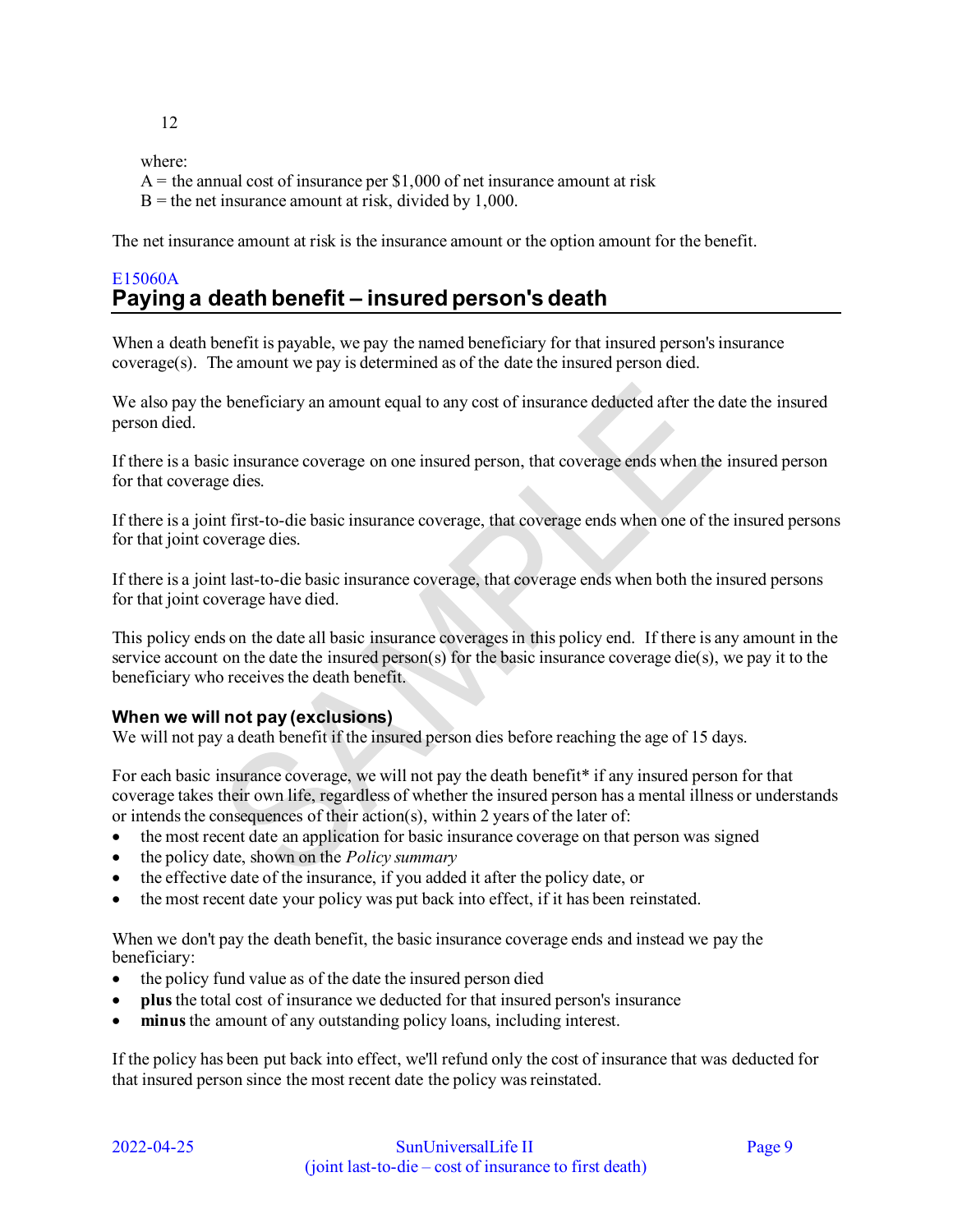If an insured person takes their own life, regardless of whether the insured person has a mental illness or understands or intends the consequences of their action(s), within 2 years of any increase in their basic insurance coverage that you applied for, we will not pay the amount of the increase. Instead, if the basic insurance coverage has been continuously in effect for at least 2 years on the date the insured person dies, we will pay the following amount to the named beneficiary:

- the death benefit we would have paid before the increase
- **plus** the policy fund value as of the date the insured person died
- **plus** an amount equal to the cost of insurance deducted for the increase in the basic insurance death benefit
- **minus** the amount of any outstanding policy loans, including interest.

#### *If you replaced insurance that was issued by us*

\*If any insurance in this policy is the result of replacing insurance that we issued, we determine the death benefit payable for the part that is replacing insurance, based on the effective date of your previous insurance.

# <span id="page-9-0"></span>**Making a claim for the death benefit**

To make a claim, contact us at the toll free phone number shown at the beginning of this policy. We will then send the appropriate form to be completed. The person making the claim must complete the form and give us the information we need to assess the claim, including proof that the insured person died while their coverage was in effect.

Physicians may charge a fee to complete certain forms. The person making the claim is responsible for any fee.

Before we pay a death benefit, we must verify the insured person's date of birth. If the date of birth on the application is incorrect, we'll adjust the death benefit to the amount that would have been payable based on the cost of insurance deducted and the correct date of birth.

If more than one of the insured persons die in circumstances where it's uncertain which person survived the other, we determine the oldest person died first.

## <span id="page-9-1"></span>E15080A **Early death benefit**

The insured persons for this benefit are the insured persons for the joint last-to-die basic insurance coverage.

You may be eligible for an early death benefit if the death benefit type is *Insurance amount plus policy fund* on the date the first insured person dies. We must have received a completed beneficiary form signed by you for this benefit before any insured person dies, stating the beneficiary and the percentage share of the policy fund value payable. We pay the early death benefit when the first of either, but not both, of the insured persons dies.

The early death benefit is calculated as of the date one of the insured persons dies. The amount we pay is:  $(A) \times (B - C)$ 

where:  $A =$  the percentage you selected for the named beneficiary  $B =$  the policy fund value

$$
2022 - 04 - 25
$$

SunUniversalLife II Page 10 (joint last-to-die – cost of insurance to first death)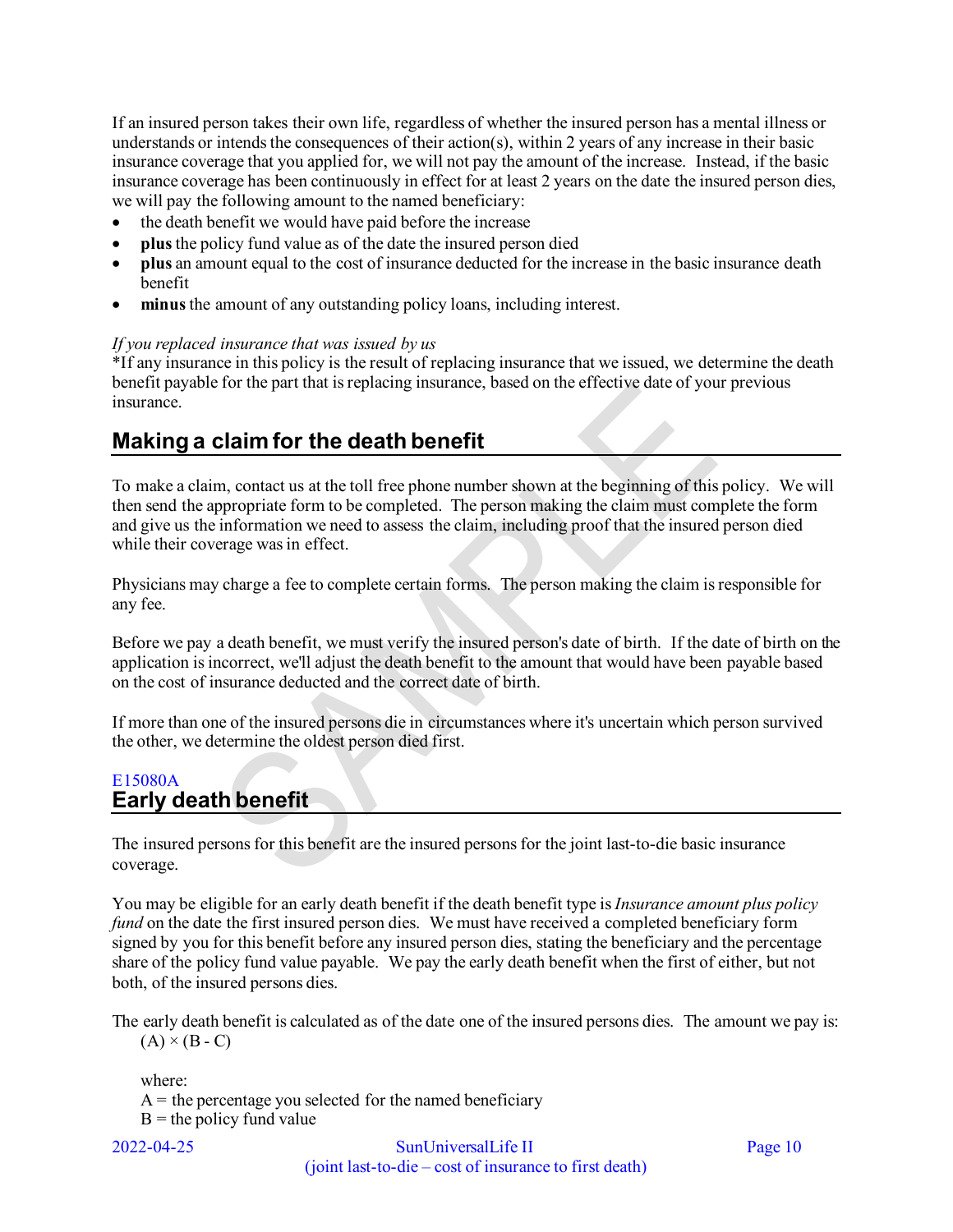$C =$  any outstanding policy loans, including interest.

#### *How we determine survivorship*

If both of the insured persons die in circumstances where it's uncertain which of them survived the other, we determine the oldest person died first.

### **When we will not pay an early death benefit**

We will not pay an early death benefit if:

- we have not received a completed early death benefit beneficiary form signed by you for this benefit before any insured person dies, stating the beneficiary and the percentage share of the policy fund value payable, or
- the joint last-to-die basic insurance coverage has been cancelled before the date of death.

The allocated policy fund value provision does not apply when we determine the amount payable for an early death benefit.

#### **When this benefit ends**

This benefit automatically ends on the earliest of:

- the date we pay an early death benefit, or
- the date this policy ends.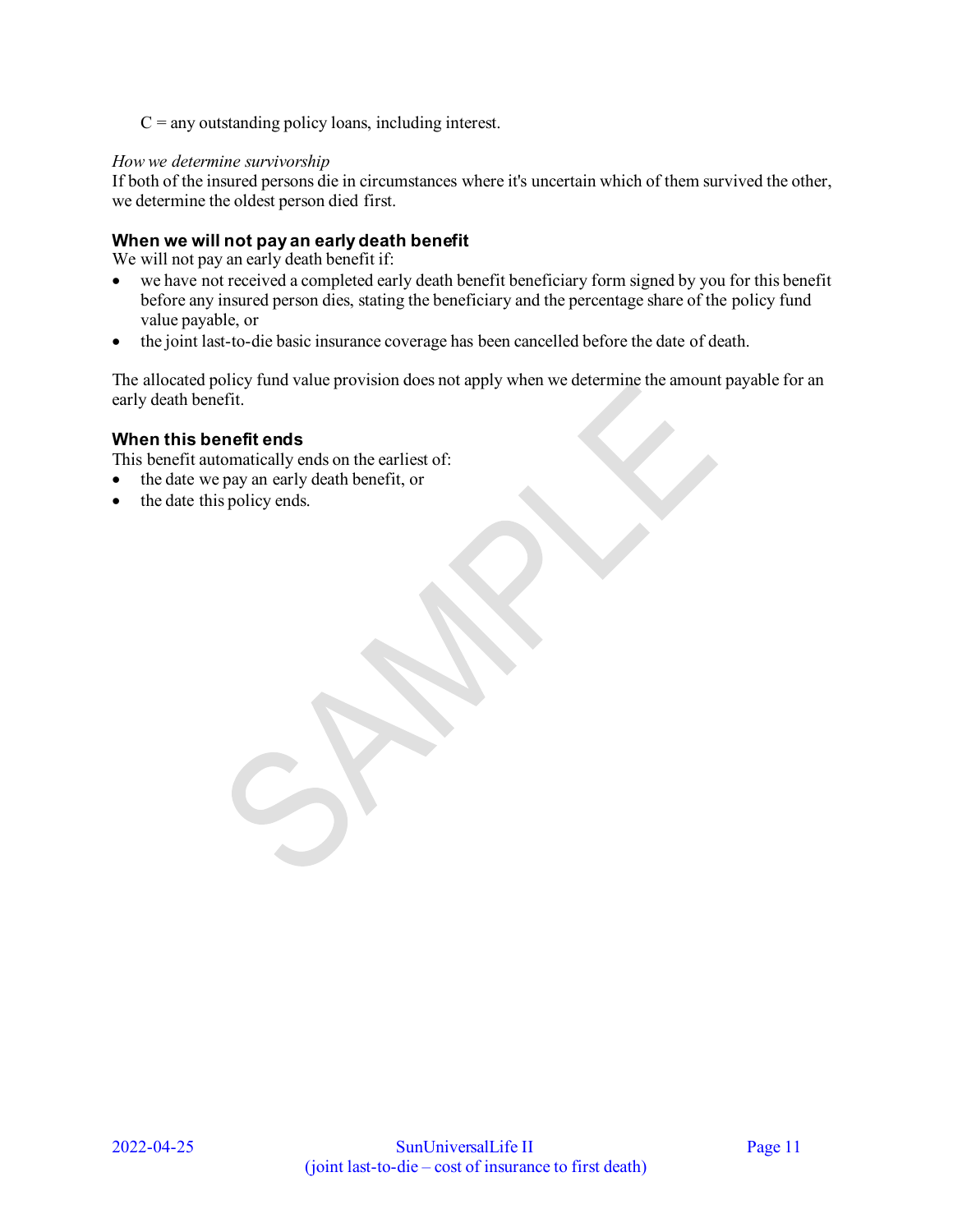# <span id="page-11-0"></span>E15085A **Section 2: Investment provisions**

# <span id="page-11-1"></span>E15090A **Policy fund value**

Your policy fund value is the total amount in the activity account plus the total of your investment accounts.

We will limit the amount of money you may have in your policy fund, based on the tax-exempt limit. This is described later in your policy under the heading, *Maintaining the tax-exempt status of your policy*.

You may make withdrawals from your policy fund. This is explained later under the heading, *Withdrawing money from your policy*.

You may borrow money from your policy. This is explained later under the heading, *Borrowing money from your policy (policy loans)*.

In addition, we may deduct transaction fees from your policy fund. These are explained later in your policy under the heading, *Transaction fees*.

# <span id="page-11-2"></span>**Allocating policy fund value and policy loans**

#### **Allocating policy fund value**

If this policy has one basic insurance coverage, the entire policy fund value is allocated to that coverage.

If this policy has more than one basic insurance coverage, we allocate a portion of the policy fund value to each basic insurance coverage (proportional allocation).

The allocated policy fund value is a percentage of the *reduced policy fund value.* For each basic insurance coverage, the percentage is the proportion of the insurance amount for that coverage to the total of all insurance amounts for basic insurance coverages in the policy.

The *reduced policy fund value* is the policy fund value decreased by the monthly cost of insurance for any optional benefits included in this policy, excluding any *Total disability waiver, Owner waiver disability*  and *Owner waiver death benefits.* 

## **Allocating policy loans**

If this policy has one basic insurance coverage, all policy loans, including interest, are allocated to that coverage. If this policy has more than one basic insurance coverage, we allocate a portion of all policy loans, including interest, to each coverage.

The loans, including interest, are allocated in the same proportion as the allocated policy fund value.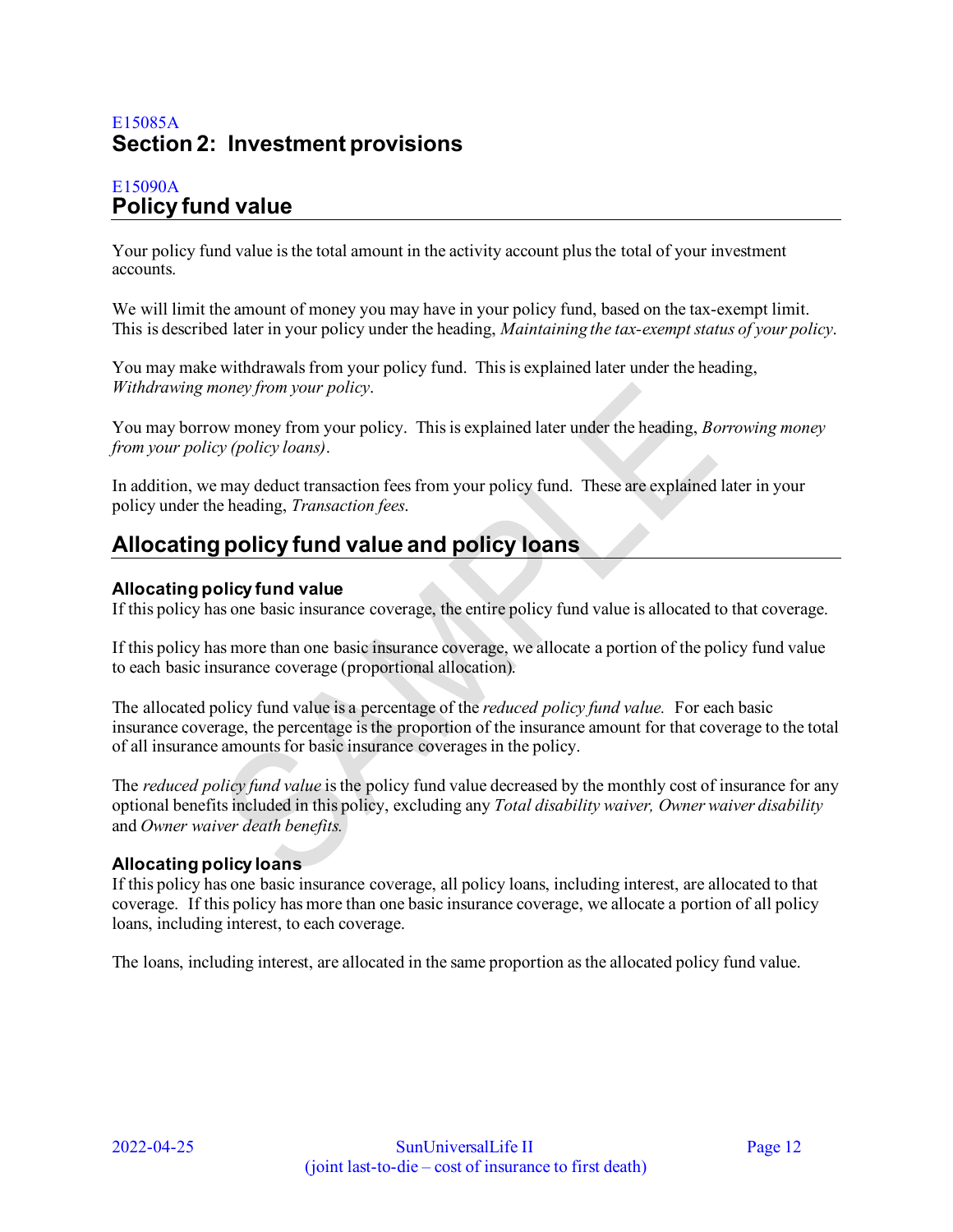## <span id="page-12-0"></span>E15100A **Investment accounts**

Several investment accounts are included in your policy: daily interest account (DIA), guaranteed interest accounts (GIAs), Sun Life Diversified Account and accounts based on the performance of managed funds. Your investment mix is the investment accounts and the percentages you selected for those accounts. You may change the accounts or percentages or both at any time by sending us your written request. We may charge a transaction fee.

Each of your investment accounts must have a minimum amount of \$100. All subsequent payments and transfers to each account must be at least \$100.

#### **Transfers to your investment accounts**

Provided the cost of insurance has been paid, money will be transferred from the activity account after the minimum amount for all selected accounts is met, according to your investment mix. Transfers are also processed on a monthly anniversary day if the minimum amount for all accounts is met.

*Example: assume the investment mix is Sun Life Managed Account A 10% and Sun Life Managed Account B 90%* 

- A minimum of \$1,000 must be in the activity account to meet the minimum required amount for this investment mix before a transfer can be made to the two selected investment accounts.
- Once  $$1,000$  is in the activity account, then  $$100 (10\% \text{ of } $1,000)$  will be transferred to the Sun Life Managed Account A account and \$900 (90% of \$1,000) will be transferred to the Sun Life Managed Account B account.
- If \$990 was in the activity account, money would not be transferred from the activity account to the selected accounts. With the investment mix of Sun Life Managed Account A 10% and Sun Life Managed Account B 90%, there is only \$99 (10% of \$990) available to be transferred to the Sun Life Managed Account A account and that does not meet the minimum requirement of \$100 for all selected accounts.

#### *Daily interest account (DIA)*

This account earns daily interest at the rate we determine. The interest rate is subject to change at any time. The guaranteed minimum interest rate will be at least 90% of the Government of Canada 30-day Treasury Bill rate in effect on the day we set the interest rate, less a management fee of 1.75 percentage points. Under no circumstances will the rate be less than 0%.

#### *Guaranteed interest accounts (GIAs)*

Guaranteed interest accounts are available in terms of 1, 3, 5 and 10 years. Each time money is transferred to a GIA, we establish a new layer for that amount with a specific maturity date and interest rate. The interest rate remains in effect for the full term of that account and interest is credited daily. Interest is compounded annually.

For each GIA, the guaranteed minimum interest rate will be at least 90% of the Government of Canada Bond rate with the same term, less a management fee of 1.75 percentage points. Under no circumstances will the rate for any GIA account be less than  $0\%$ .

If Government of Canada Bonds with the same term are not available, we will use our best estimate to determine what the rate would be if a bond with the same term were available.

When a GIA layer matures, we follow the selection you made on your application to either:

• apply the balance of the GIA layer to a new GIA account for the same term, or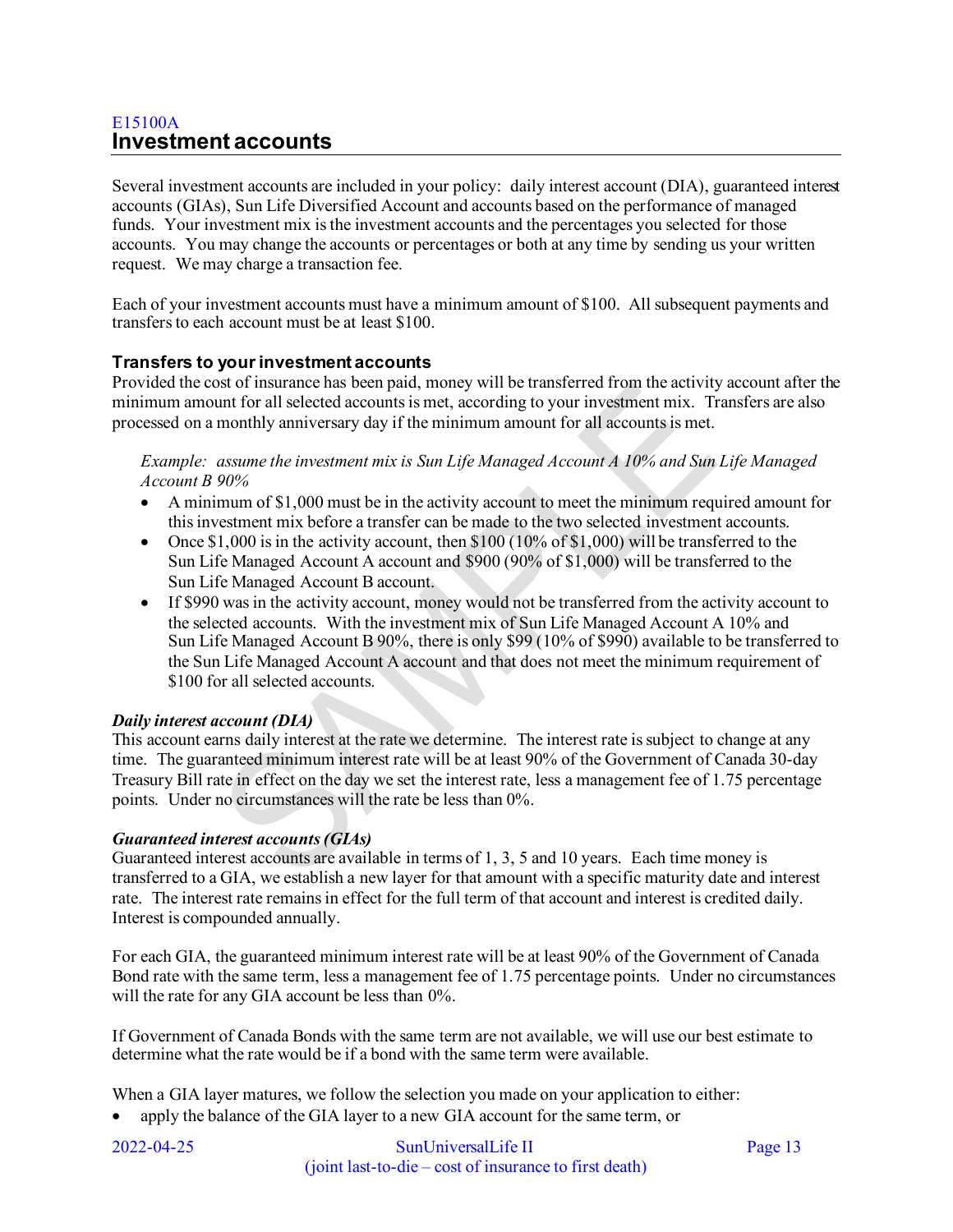• transfer the value including interest at the maturity date to the activity account. Money will be transferred from the activity account after the \$100 minimum amount for all your investment accounts is met according to your investment mix.

You may change your selection at any time.

We may change GIA accounts available to you at any time. If you have money in a discontinued account we'll tell you in advance. If you do not reply within the time specified in the notice, we will continue to follow your investment instructions except that money that would otherwise be transferred to a discontinued GIA account will be transferred to a GIA account with the next shortest term. We will always offer a GIA account with a 0% guaranteed minimum interest rate.

#### *Sun Life Diversified Account*

This account earns daily interest at the rate we determine. The interest rate is subject to change at any time. It is based on the average yield of a variety of investments including bonds, mortgages, common stocks and real estate. Under no circumstances will the rate be less than 0%.

We have the right to discontinue this account. If we discontinue this account, we will tell you in advance and provide information about other accounts that are available. If you do not reply within the time specified in the notice, the amount in the discontinued account will be transferred to the activity account. Once the \$100 minimum amount is met for all remaining selected accounts, the money will then be transferred according to your investment mix.

#### *Accounts based on the performance of managed funds*

The accounts offer returns based on the performance of designated funds managed by a fund manager that we select. Account balances will be adjusted daily. Each daily adjustment may increase or decrease the balance of the account, depending on the rate of return.

When you invest in any managed investment account you do not:

- acquire any ownership interest in a specific fund
- purchase units, or
- have any legal interest in any security.

We may change, merge, or withdraw accounts at any time. If we change or merge accounts in which you have a balance, we will tell you in advance and provide information about other accounts that are available.

If we withdraw an account in which you have a balance, we will transfer the balance for that account to another account with similar investment objectives and tell you in advance. If there are no accounts with similar investment objectives, a transfer will be made to the activity account. If money is transferred to the activity account and the \$100 minimum amount is met for all remaining selected accounts, the money will then be transferred according to your investment mix.

The daily rate of return for this account on a business day is:

- the Canadian dollar rate of return on the designated fund, which reflects the fund manager's expenses and fund distributions
- **minus**, if applicable, an additional annual management fee we charge, divided by the number of expected business days within the calendar year. This additional management fee may change from time to time.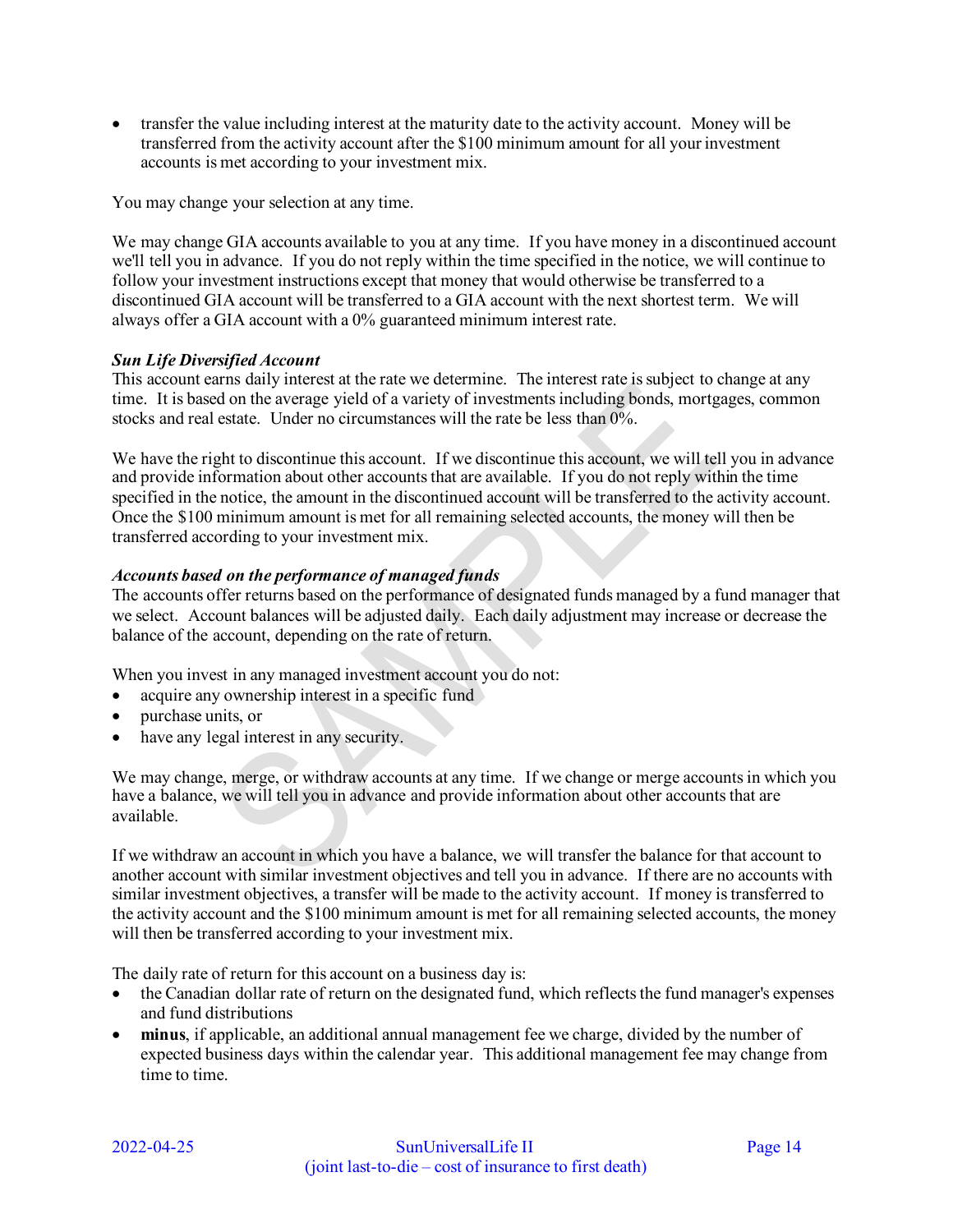The rate of return is not guaranteed and may be positive or negative. We have the right to revise or correct any rate of return that was based on incorrect information provided by the fund manager.

On a day other than a business day, the daily rate of return is 0%.

# <span id="page-14-0"></span>E15115A **Maintaining the tax-exempt status of your policy**

According to current Canadian tax law, the money in your policy fund is not taxed if your policy passes the tax-exempt limit test and the money remains in your policy fund. The tax-exempt limit changes annually on the policy anniversary.

If a payment would cause your policy to fail the tax-exempt limit test, we will transfer the excess amount of that payment directly to the service account. Provincial premium tax is not deducted from excess amounts transferred to the service account.

At each policy anniversary, if your policy fails the tax-exempt limit test, we make an adjustment to your policy, according to the method you selected, which is one of the following:

- retain the amount of all basic insurance coverages
- **increase** any basic insurance amount by the percentage required. The maximum increase is 8% of the cumulative basic insurance amount, including any increase under the *Level insurance amount plus indexing, Level insurance amount plus return of payments* or *Level insurance amount plus adjusted cost basis* death benefit type, or
- **increase and reverse:** increase any basic insurance amount by the percentage required. The maximum increase is 8% of the cumulative basic insurance amount. We reverse these increases at each future policy anniversary as long as the policy will not lose its exempt status. This method is only available with the *Level insurance amount* and *Insurance amount plus policy fund* death benefit types.

The total of the insurance amounts for all basic insurance coverages can never be more than 3 times the total insurance amount for the basic insurance coverages on the policy date and any other increases to the basic insurance coverage that you requested and we approved.

Any excess funds remaining in the policy fund at the policy anniversary date will be transferred to the service account. We withdraw these excess funds from the activity account first, then from the investment accounts, according to your withdrawal order.

When an insurance amount is increased, we establish a new basic insurance coverage for the amount of the increase. The cost of insurance rates that apply to the annual increases are based on:

- yearly renewable term rates payable to age 100 in effect on the date of each increase, and
- the attained age of the insured person (or attained joint age) on the date of the increase.

At each policy anniversary, we will also determine if any money can be transferred from the service account to the policy fund, and still have the policy pass the tax-exempt limit test. This minimizes the tax you pay on the service account. Provincial premium tax is deducted from the amount transferred from the service account to the activity account.

If Canadian tax law changes, we may limit or disallow any transactions or policy changes that affect your policy's tax-exempt status.

# <span id="page-14-1"></span>**Service account**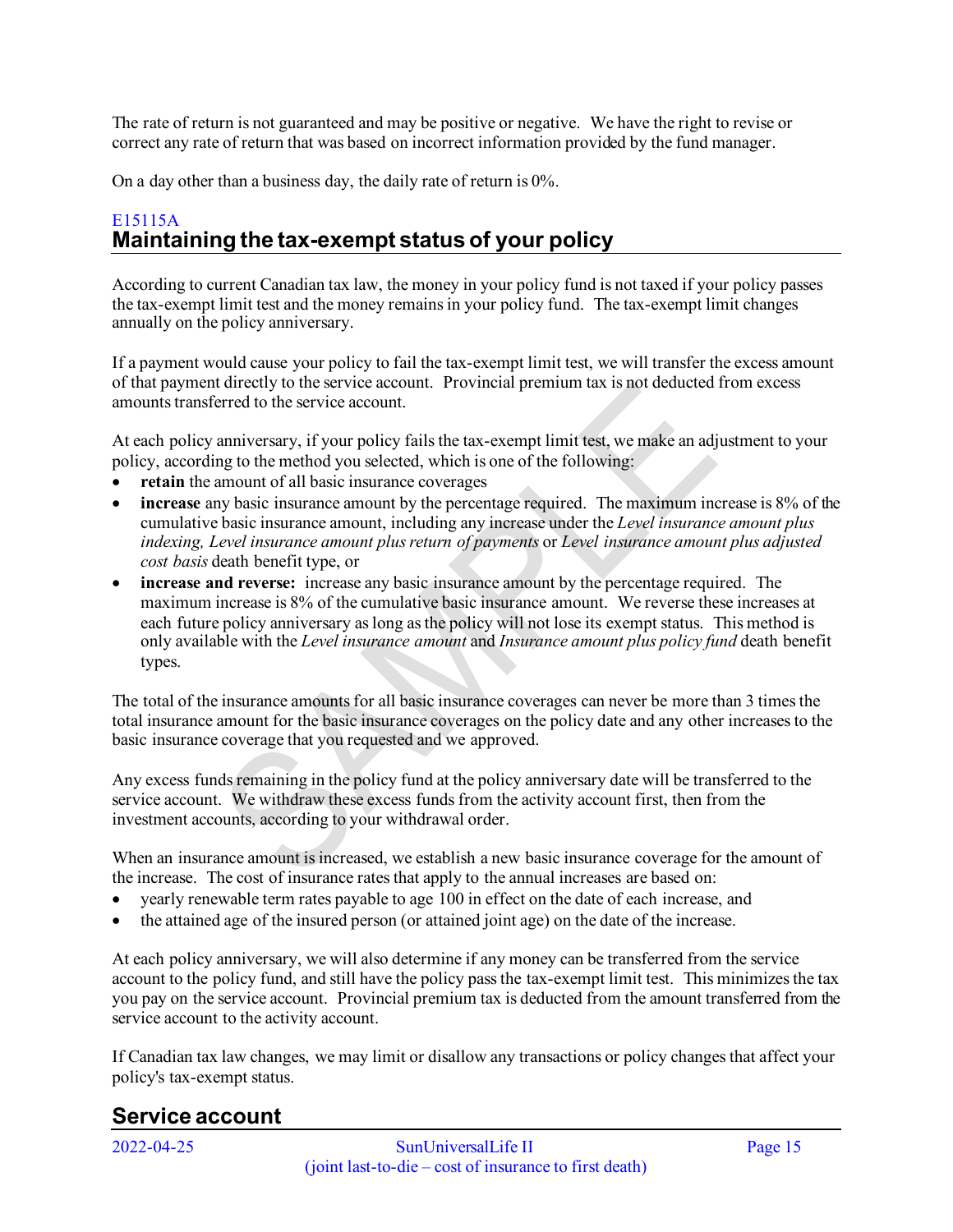This account earns interest according to the investment option you selected for the service account. Interest earned on the service account is taxable. We may set a maximum amount you may have in the service account.

The service account is not part of the policy fund value.

# <span id="page-15-0"></span>**Market value adjustment (MVA)**

There is no MVA when money is transferred from:

- any investment account to the activity account to pay for the cost of insurance
- any investment account to the service account, or
- the service account to the activity account.

We may deduct an MVA when you:

- withdraw money from this policy, or
- transfer money between investment accounts.

For these transactions, we deduct an MVA if:

- money is withdrawn or transferred from a GIA layer before it matures, and the current interest rate for a new GIA layer with the same term is greater than the interest rate of the existing GIA layer, or
- money is withdrawn or transferred from the Sun Life Diversified Account, and the latest yield available to us for Government of Canada long term bonds is greater than the current interest rate for the Sun Life Diversified Account.

#### *Guaranteed interest account (GIA)*

The MVA = W  $\times$  { 1 - the lesser of 1 and [  $(1+J)^D \div (1+K)^D$  ] }

where:

 $W =$  amount withdrawn or transferred from the GIA layer

- $D =$  number of days to maturity in the existing GIA layer, divided by 365
- $J =$  interest rate for the existing GIA layer
- $K =$  current interest rate for a new GIA layer with the same term as the existing GIA.

#### *Sun Life Diversified Account*

The MVA = W  $\times$  { the lesser of 1 and [ 10  $\times$  the greater of (0 and {A - B} ) ] }

where:

- $W =$  amount withdrawn or transferred from the Sun Life Diversified Account
- $A =$  the latest yield available to us for Government of Canada long term bonds
- $B =$  current interest rate for the Sun Life Diversified Account

If the latest yield for Government of Canada long term bonds is not available, we will use our best estimate to determine what the yield would be.

# <span id="page-15-1"></span>**Withdrawing money from your policy**

You may withdraw money from your policy at any time. The minimum withdrawal amount is \$250. We may charge a transaction fee for withdrawals.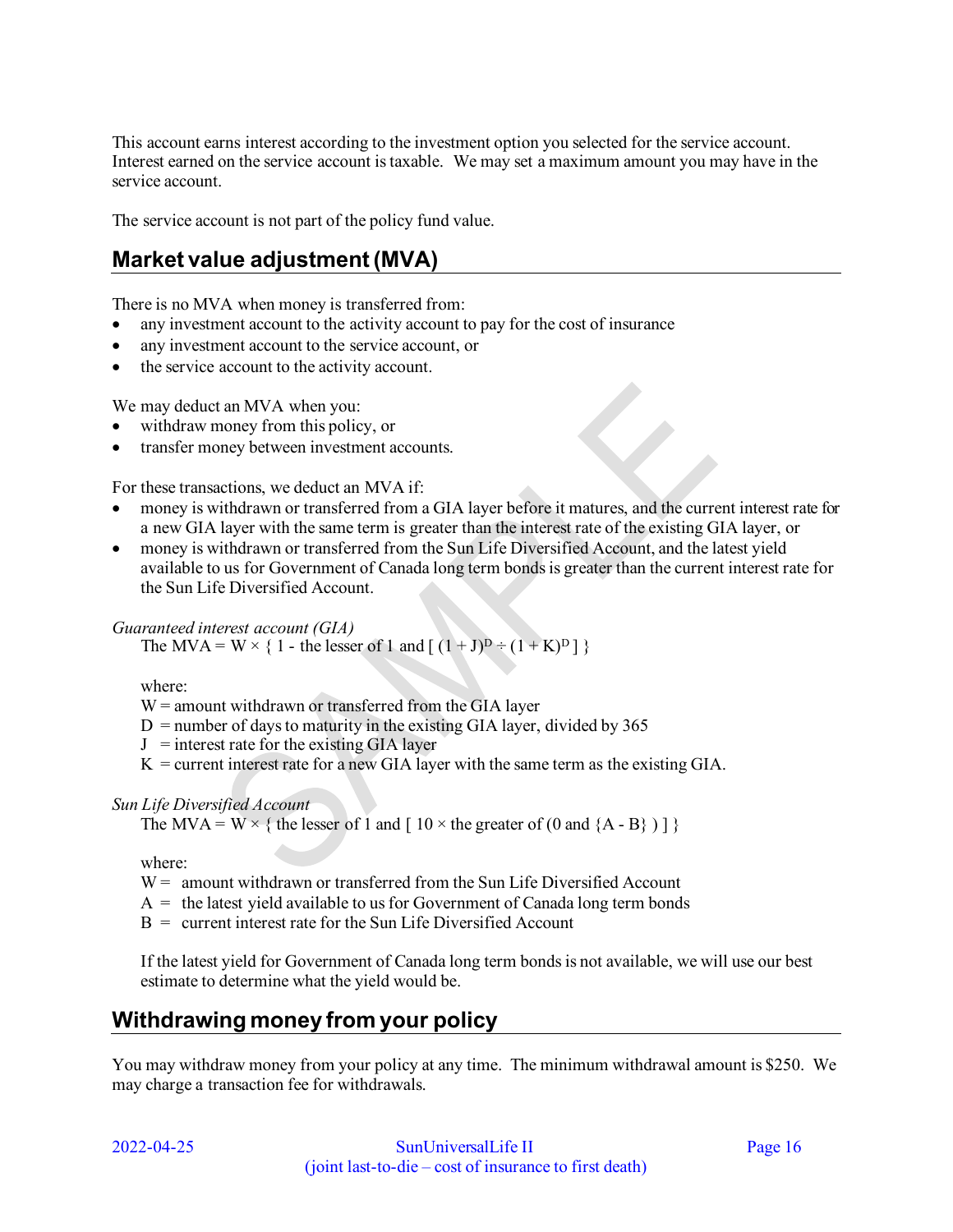Unless you tell us otherwise, we withdraw money from the service account, then from the activity account and then, if necessary, from your investment accounts according to your withdrawal order. When money is withdrawn from a GIA, it will be taken from the layer closest to maturity. Any withdrawal from GIAs or the Sun Life Diversified Account may be subject to a market value adjustment.

The maximum amount you may withdraw is:

- the current cash surrender value
- **minus** any guaranteed cash value
- **minus** an amount equal to the previous month's cost of insurance deductions for basic insurance and any optional benefits, multiplied by 12.

The cash surrender value is:

- the policy fund value
- **minus** any surrender charge
- **minus** any outstanding policy loans, including interest
- **minus** any market value adjustment that applies to GIAs or the Sun Life Diversified Account
- **plus** any guaranteed cash value
- **plus** any amount in the service account.

You may have to pay tax on withdrawals from your policy fund.

# <span id="page-16-0"></span>**How withdrawals may affect a death benefit**

If your death benefit type is *Insurance amount plus policy fund,* a withdrawal from your policy fund will reduce the death benefit that is payable.

For the following death benefit types, we reduce the insurance amount by the amount of the withdrawal:

- *Level insurance amount*
- *Level insurance amount plus indexing*
- *Level insurance amount plus return of payments,* or
- *Level insurance amount plus adjusted cost basis.*

We first reduce the most recent increases to the insurance amount that resulted from maintaining your tax-exempt status. We then reduce the most recent increases to the insurance amount that resulted from annual increases for the following death benefit types:

- *Level insurance amount plus indexing*
- *Level insurance amount plus return of payments,* and
- *Level insurance amount plus adjusted cost basis.*

We then reduce any other increases to the insurance amount for the basic insurance coverage that you requested and we approved.

In addition, if your death benefit type is either *Level insurance amount plus return of payments* or *Level insurance amount plus adjusted cost basis,* we will change it to *Level insurance amount.* The insurance amount of the basic insurance coverage for the *Level insurance amount* death benefit type will be equal to the basic insurance amount in effect on the last policy anniversary, minus the amount of the withdrawal.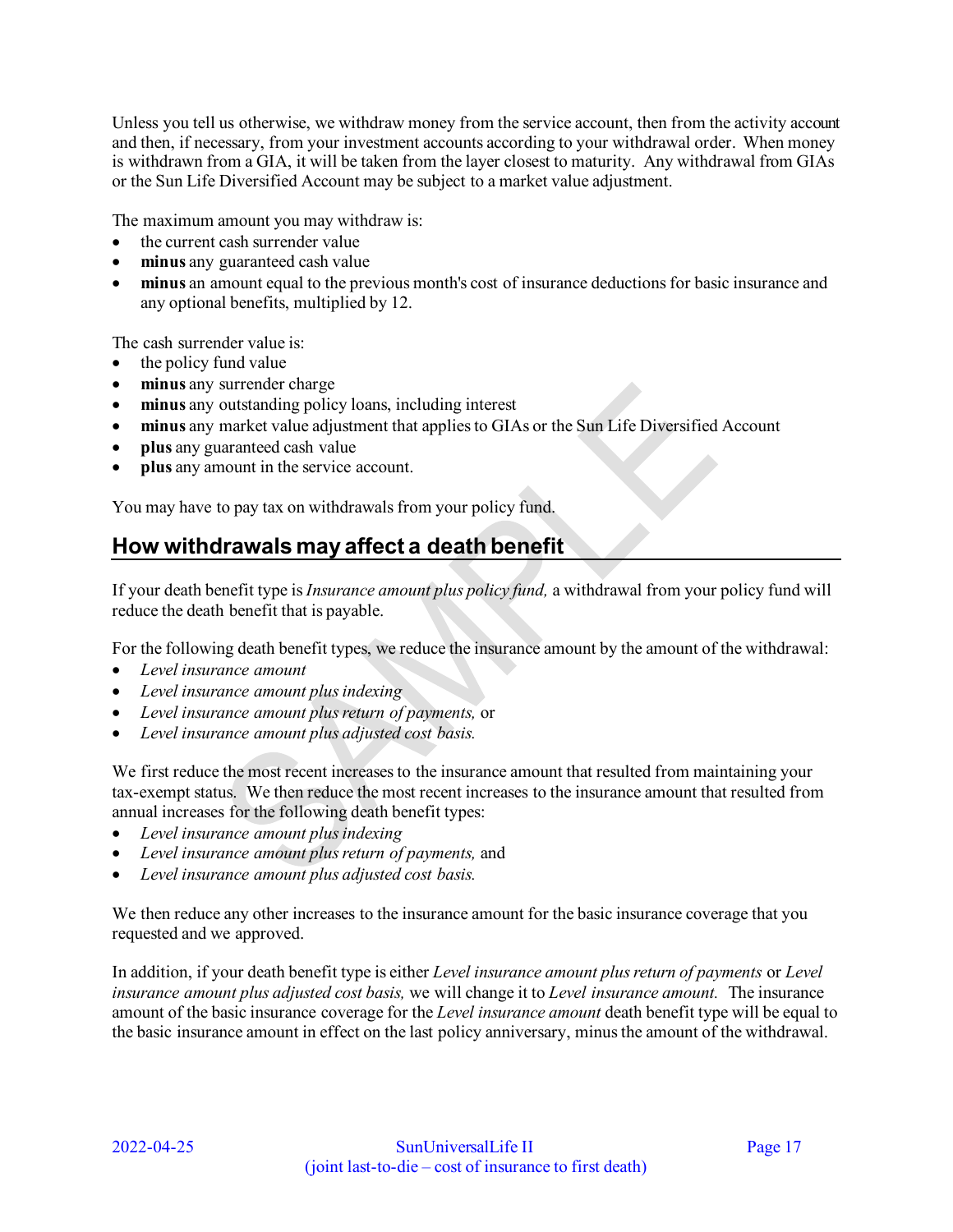<span id="page-17-0"></span>After the first policy year, you may borrow money from your policy fund. The minimum amount you may borrow is \$250. We may charge a transaction fee. We charge interest on any loan.

The maximum amount you may borrow is:

 ${75\% \times (A - B - C)} - D - {E \times (1 + F)}$ 

where:

- $A =$  the policy fund value
- B = any market value adjustment that applies to GIAs and the Sun Life Diversified Account
- $C =$  any surrender charge
- $D = \text{cost of insurance deductions}$  for basic insurance and any optional benefits for the previous month, multiplied by 12
- $E =$  any outstanding policy loans, including interest
- $F =$  the current loan interest rate, divided by 100.

We charge interest on the loan each day. The interest is compounded annually. This means the interest accumulates and we add it to the balance of the loan at the end of the policy year. We set the interest rate on the date the loan is taken and tell you the interest rate charged on the loan. At each policy anniversary, we change the interest rate to the rate we would charge on new loans on your policy on that date, whether a new loan is taken or not.

If the amount of your policy loan, including interest, becomes greater than your policy fund, your policy will end 31 days later unless we receive a payment within that period to keep your policy in effect. We set the minimum amount of this payment.

You may repay your policy loan at any time.

If a loan is outstanding at the time a death benefit is payable, the amount of the loan plus interest will be deducted from the amount we pay to the beneficiary.

#### <span id="page-17-1"></span>E15140A

# **Accessing the policy fund when disabled, ill or injured**

You may make one withdrawal from your policy fund each time an insured person becomes disabled, ill or injured, as defined below. The minimum and maximum amount you may withdraw is described under the heading, *The amount you may withdraw.* You may make this withdrawal without incurring a taxable disposition, based on tax rules in effect as of the policy date. The tax rules may change at any time, without notice. The tax rules in effect on the date you request a withdrawal will apply.

#### **Qualifying to make a withdrawal from your policy fund**

Each disability must continue for at least 60 consecutive days. To be considered disabled in any of the four categories of disability (occupationally disabled, critically disabled due to illness or injury, critically disabled due to deteriorated mental ability and critically disabled - terminal illness) set out below, the insured person must be:

- under the active, continuous and medically appropriate care of a physician, or other health care practitioner acceptable to us
- following the treatment prescribed and any other recommendations made by a physician or health care practitioner, and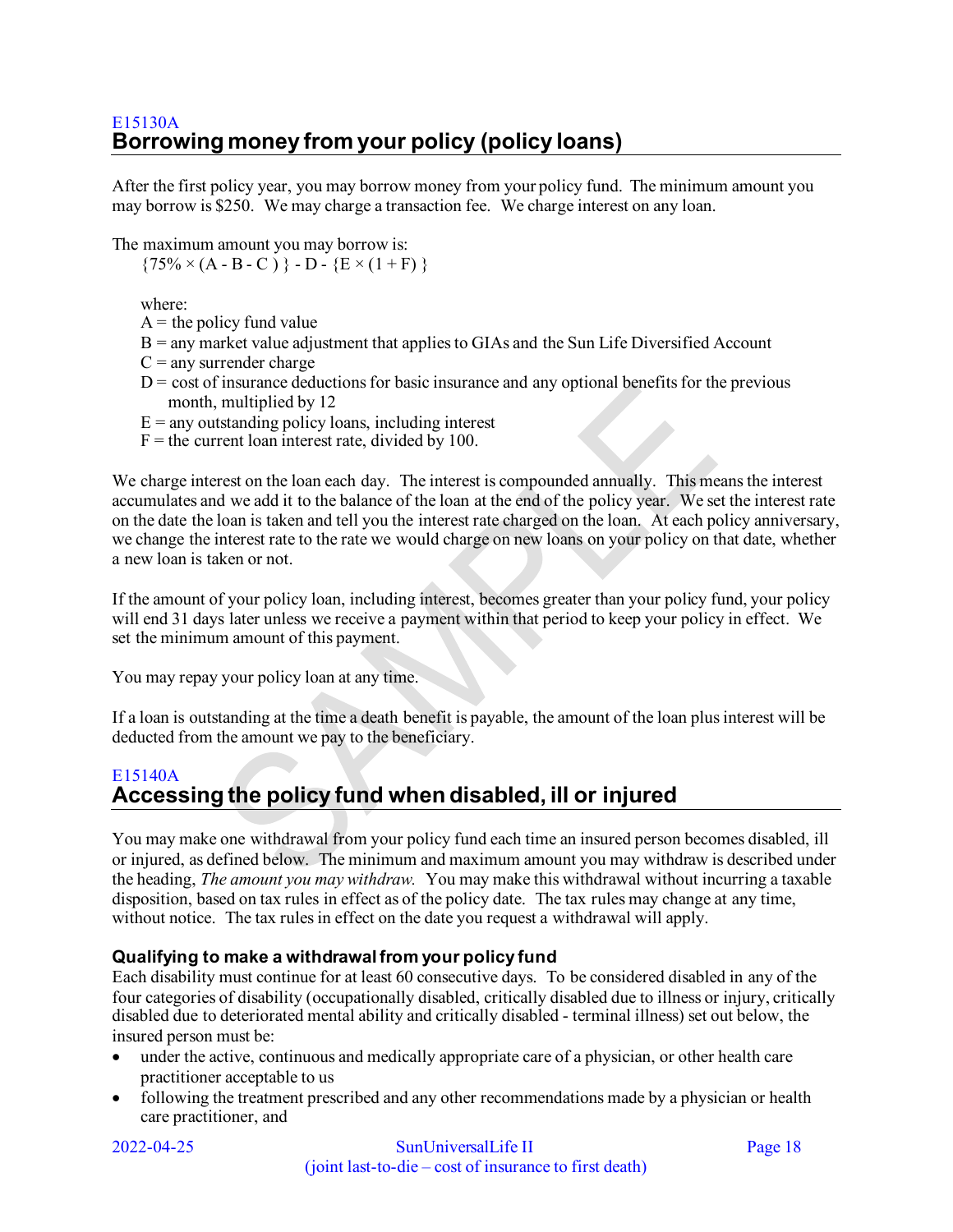• occupationally disabled or critically disabled as defined below.

### **Occupationally disabled**

To be considered occupationally disabled under this provision, the insured person must, as a result of illness or injury, qualify under one of the following:

#### *Disabled while employed*

- if the insured person is unable to perform the essential duties of their own occupation, and is not earning money or profiting from any occupation, or
- if the insured person is earning money or profiting from an occupation but they have experienced a loss of income of at least 50% over 60 consecutive days compared to the earned income from their own occupation during the 60 days immediately before the day they became disabled.

#### *Disabled while unemployed or retired*

• if the insured person is unemployed or retired on the date they become disabled, the insured person is unable to perform the essential duties of their last regular occupation.

#### *Disabled while employed in the home*

• if the insured person is responsible for maintaining their home or caring for immediate family members, the insured person is unable to perform all of the essential duties of maintaining that home or caring for those individuals.

#### *Disabled while a student*

If the insured person is a student on the date they become disabled and their attained age is 18 or older on that date, and they are unable to:

- attend or participate as a student in an education program, or
- perform any occupation for earnings or profit within their education, training or experience.

If the insured person's attained age is less than 18, we consider them to be disabled if, as a result of illness or injury, they require the presence of an adult attendee in order to participate in an education program.

#### **Critically disabled - due to illness or injury**

Critically disabled means the insured person, as a result of illness or injury, is unable to perform one or more of the activities described below. The activities are:

#### *Bathing*

Bathing means washing oneself:

- in a bathtub or shower, including getting in and out of the bathtub or shower, or
- by sponge bath.

#### *Dressing*

Dressing means putting on, taking off, fastening and unfastening:

- clothing, and
- medically necessary braces or artificial limbs.

An insured person is not dependent for dressing if reasonable alterations to or changes in the clothing they usually wear would enable them to dress without substantial physical assistance.

#### *Feeding*

Feeding means the insured person's ability to get food into their body:

• through the mouth, or

2022-04-25 SunUniversalLife II Page 19 (joint last-to-die – cost of insurance to first death)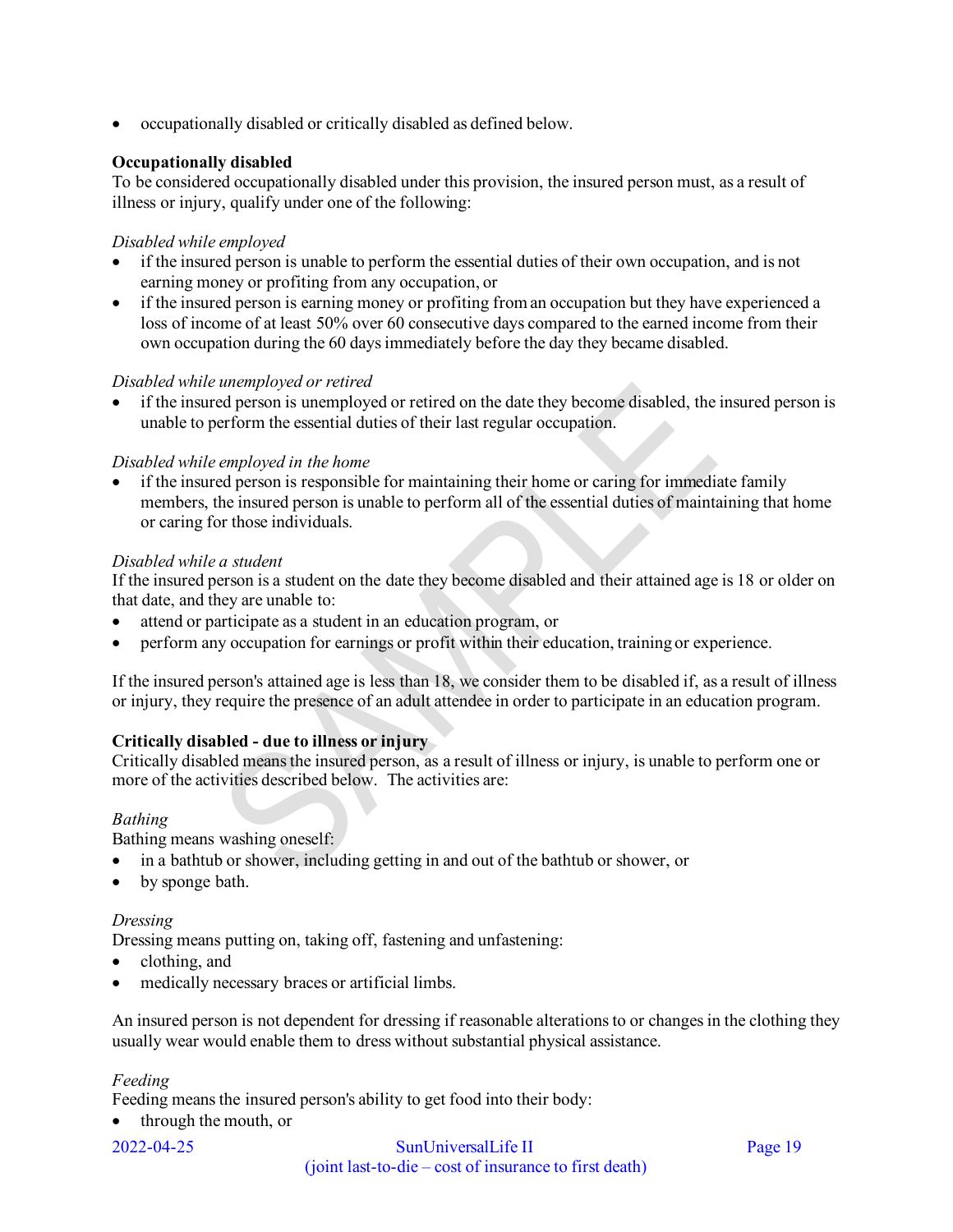• by a feeding tube.

Feeding does not include cooking or preparing a meal.

#### *Toileting*

Toileting means getting to and from and on and off the toilet, and performing associated personal hygiene.

#### *Transferring*

Transferring means moving into or out of a bed, chair or wheelchair. This does not include getting into or out of the bathtub or shower, as we include this in bathing.

#### *Continence*

Continence means the ability to control both bowel and bladder functions, or maintain a reasonable level of personal hygiene (including caring for catheter or colostomy bag) when not able to control either bowel or bladder functions or both.

#### **Critically disabled - due to deteriorated mental ability**

We consider the insured person critically disabled if they have deteriorated mental ability and need constant supervision by another person for protection from threats to their physical health and safety as the result of deterioration in or a loss of:

- short-term or long-term memory
- orientation as it relates to people, place and time
- reasoning, or
- judgment, as it relates to safety awareness.

Deteriorated mental ability must result from an organic brain disorder such as Alzheimer's disease, irreversible dementia, or brain injury. Deteriorated mental ability is also known as cognitive impairment. Deteriorated mental ability is determined by a neurologist licensed and practising in Canada or the United States, based on:

- clinical examination
- radiological studies, and
- psychological testing.

#### **Critically disabled - terminal illness**

We consider the insured person critically disabled if they have a condition which has been diagnosed as terminal by a physician, and the life expectancy is less than 24 months.

#### **The amount you may withdraw**

The maximum amount you may withdraw from your policy fund is:

- the policy fund value
- **minus** any surrender charge that may apply on the date of the withdrawal
- **minus** the amount of any outstanding policy loans, including interest
- **minus** any market value adjustment that applies to GIAs and the Sun Life Diversified Account
- **minus** an amount equal to the cost of insurance for the next 12 months
- **minus** a claim assessment fee.

The minimum amount you may withdraw is \$500.

The company will credit interest up to the date of withdrawal.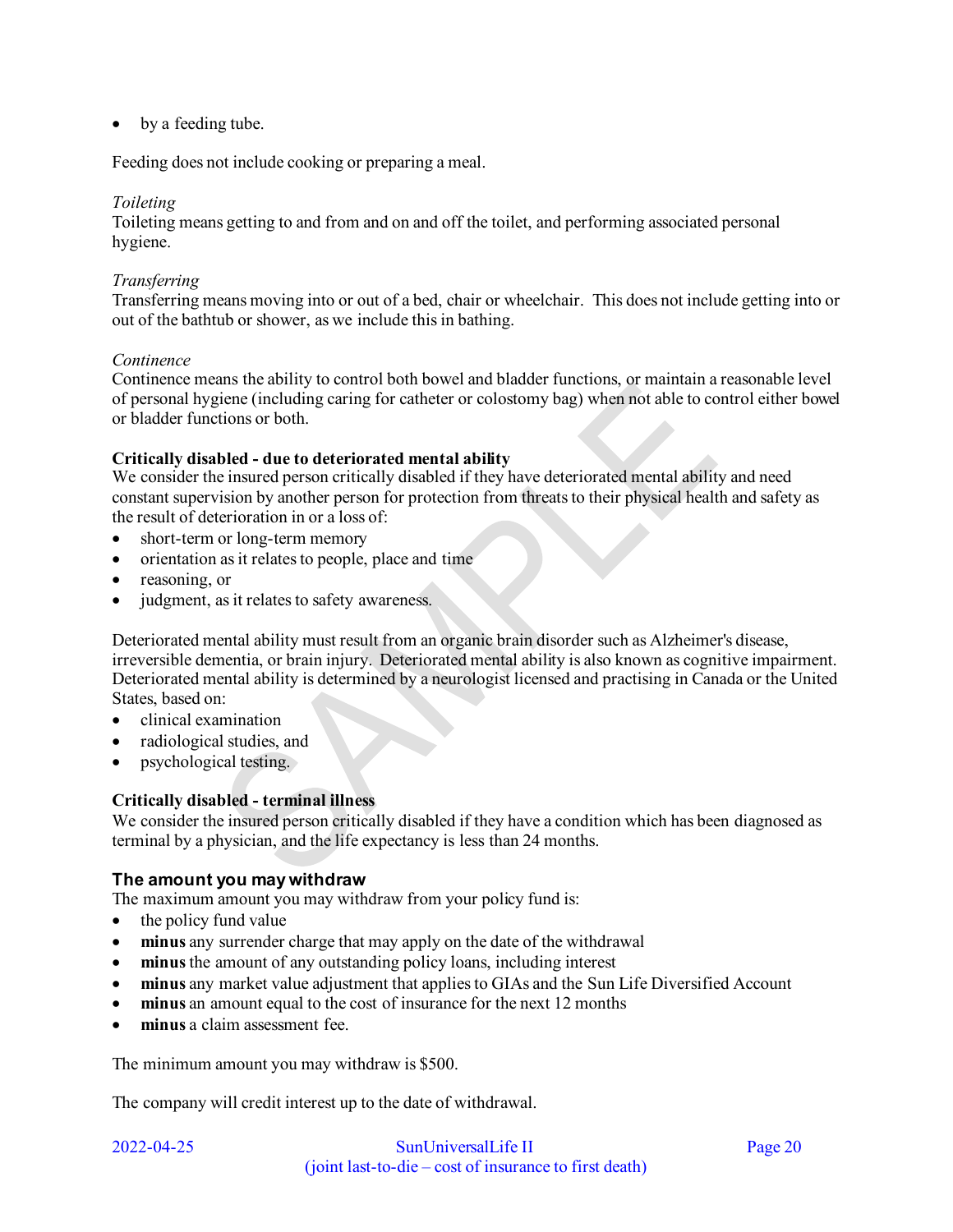Unless you tell us otherwise, we withdraw money from the activity account and then, if necessary, from your investment accounts according to your withdrawal order. When money is withdrawn from a GIA, it will be taken from the layer closest to maturity.

The total death benefit will be reduced by the amount of your withdrawal and may reduce the insurance amount, as described under *How withdrawals may affect a death benefit*.

#### **Making a claim for this benefit**

To make a claim for this benefit, contact us at the toll free phone number shown at the beginning of this policy for the appropriate form. You must pay a claim assessment fee each time you submit a claim to access your policy fund when disabled.

You may not make any withdrawal under this provision if:

- we rated the insured person as a substandard risk for medical reasons and they continue to be rated on the date they become disabled, or
- this policy came into effect as the result of a conversion from another life insurance policy while the insured person was disabled.

Before we approve the claim, the insured person's date of birth must be verified.

If the insured person is disabled when you make a claim for this benefit, we must receive proof of their disability after it continued for more than 60 consecutive days.

If the insured person is no longer disabled when you make a claim for this benefit, we must receive proof:

- that the disability continued for more than 60 consecutive days, and
- of the disability within 1 year of the date the insured person is no longer disabled.

In addition to the claim assessment fee, you must pay any cost associated with providing proof of disability.

We may also require the insured person to authorize us to gather and use additional information from other insurers or government agencies.

#### **When you do not qualify for this benefit (exclusions and limitations)**

You do not qualify for this benefit if the disability is directly or indirectly caused by or associated with the insured person committing or attempting to commit a criminal offence.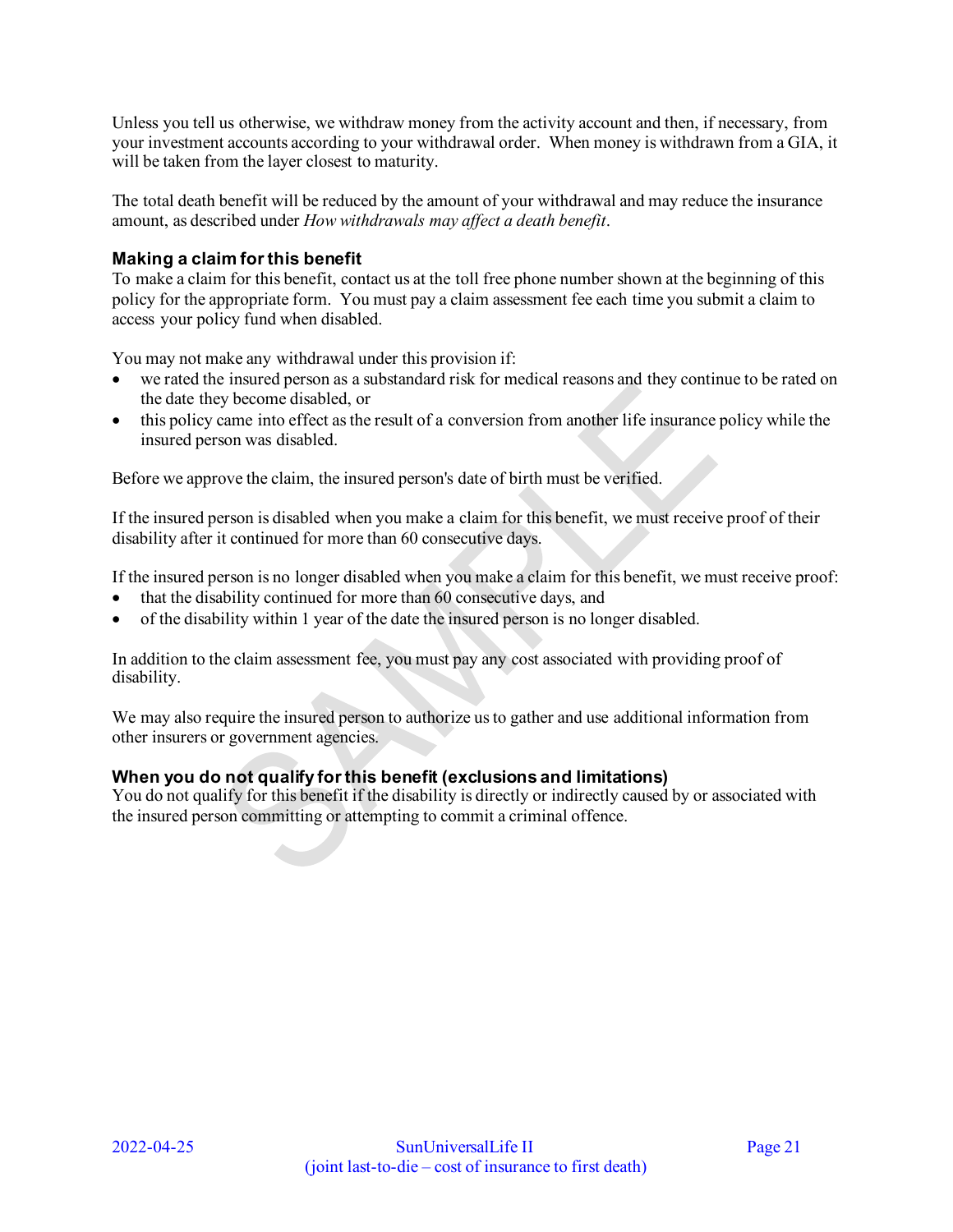# <span id="page-21-0"></span>E15150A **Section 3: General provisions**

#### <span id="page-21-1"></span>E15160A **When your policy will end due to lapse**

Your policy will end 31 days after a monthly anniversary day if on that day the policy fund value, minus any outstanding loans including interest, is not enough to pay the cost of insurance for the next month.

If your policy ends this way, it has lapsed.

To prevent your policy from ending we must receive the required payment before the end of the  $31<sup>st</sup>$  day. We will tell you the amount you are required to pay to keep the policy from ending.

# <span id="page-21-2"></span>**Putting your policy back into effect**

We will not put this policy back into effect if you cancelled it. If your policy ended because it lapsed, you may apply to put it back into effect if all the persons insured under the basic insurance coverage are alive on the date the policy lapses. This process is called reinstatement.

If you want to put your policy back into effect, you must:

- apply within 2 years of the date the policy ended
- give us new evidence of insurability that we consider satisfactory for all of the insured persons
- give us a payment, equal to:
	- the cost of insurance, including interest, owing from the date the policy ended up to the date it is reinstated
	- the monthly cost of insurance on the date of reinstatement multiplied by 2 if you pay monthly or multiplied by 12 if you pay annually, and
	- any applicable premium tax.

We will tell you when we approve your application to reinstate your policy. If we don't approve your application, we'll refund the amount you paid when you applied.

#### *Reinstating while disabled*

We will not put this policy back into effect if you cancelled it. If an *Owner waiver disability benefit or Total disability waiver benefit* is included and your policy lapsed while you or an insured person is disabled, you may apply to put this policy back into effect, without giving us new evidence of insurability.

The conditions that must exist for us to consider your application are:

- 4. The policy must have ended by lapse before a claim was made for the disability benefit or after a claim was made but before we completed our claim assessment
- 5. You must apply within 1 year of the date the policy ended by lapse
- 6. The disabled person must have been disabled when the policy lapsed and their disability continued for at least 6 consecutive months
- 7. You must apply before the end date of the disability benefit on the insured person shown on the *Policy summary*
- 8. You must give us proof, that we consider satisfactory, of the disability and the length of time the insured person was disabled, and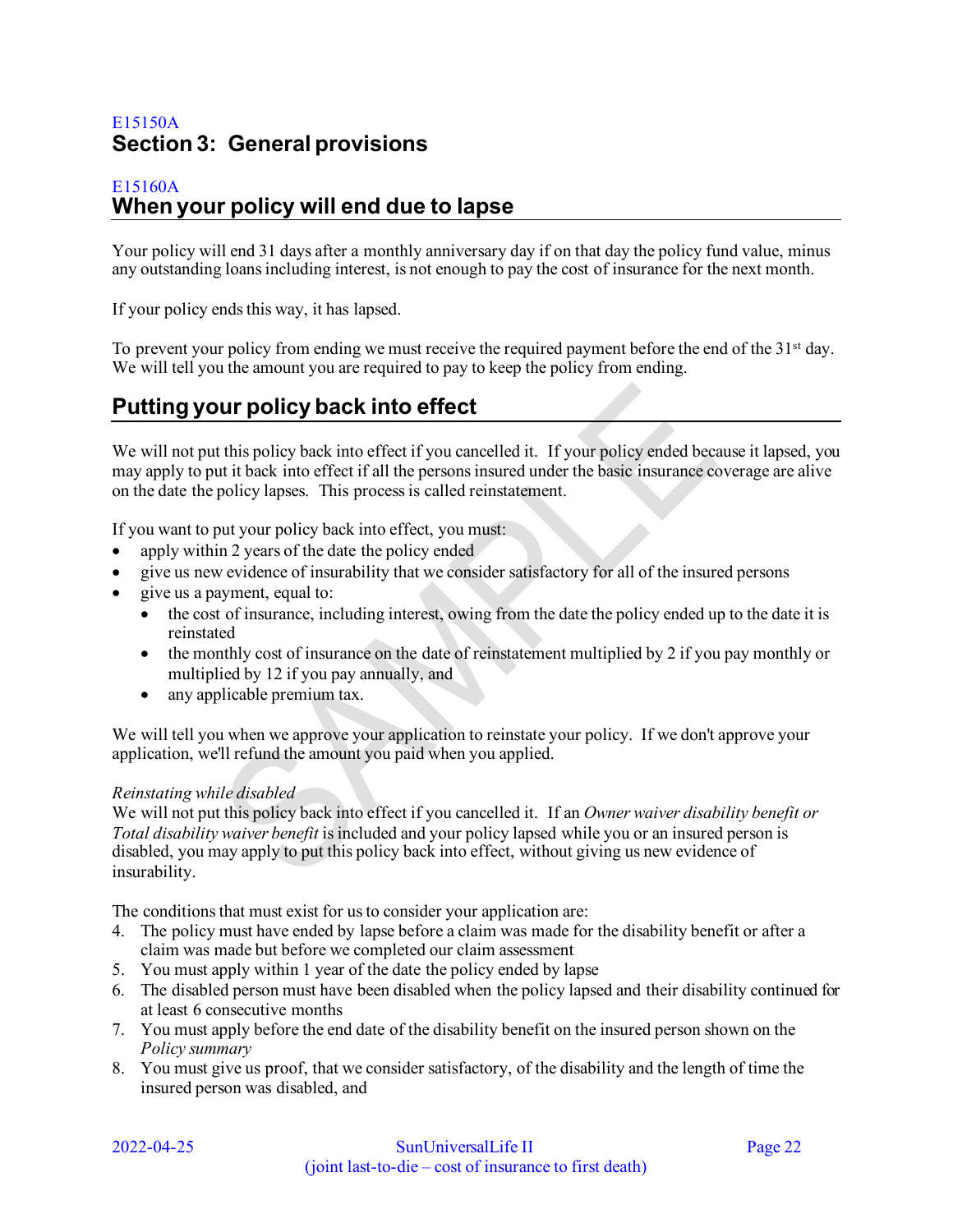9. All persons insured under the basic insurance coverage must be alive when you apply and continue to be alive on the date we reinstate your policy.

# <span id="page-22-0"></span>**Transaction fees**

We do not charge a fee for the first four policy transactions or policy changes, in each policy year. We may charge a fee for additional policy transactions and policy changes. If we charge a fee, it will never be more than \$50.

# <span id="page-22-1"></span>E15170A **Applying for changes to your policy**

You may apply for certain changes to your policy. A transaction fee may apply. Your application must be in a form acceptable to us and satisfy our administrative rules.

#### **Changing the cost of insurance type**

After the first policy anniversary, you may apply to change the cost of insurance type from guaranteed yearly renewable term rates to age 85 to guaranteed level rates to age 100, depending on our rules about the age of the insured person and amount of insurance. The new cost of insurance rates for a basic insurance coverage will be based on the attained age of the insured person (or attained joint age) and the rates in effect on the date of the change.

#### **Insurance amount increases**

You may increase the amount of a basic insurance coverage by a minimum of \$50,000 and a maximum amount that we determine. You must provide new evidence of insurability that we consider satisfactory. Any new cost of insurance for the increase in the insurance amount is based on the attained age of the insured person (or attained joint age) and the rates in effect on the date of the change.

#### **Insurance amount decreases**

You may decrease the amount of a basic insurance coverage, but not below the minimum amount we determine.

We first reduce the most recent increases to the insurance amount that resulted from maintaining your tax-exempt status, if the method you selected is increase or increase and reverse.

If required, we then reduce the remaining insurance amount for the basic insurance coverage you requested.

The target annual payment does not change when the insurance amount for the basic insurance coverage is decreased. A decrease is not available in the first 12 months a basic insurance coverage is in effect.

#### **Changing the withdrawal order**

You may change the withdrawal order at any time.

# <span id="page-22-2"></span>E15195A **Your right to cancel this policy**

You may cancel your policy at any time. Your decision to cancel your policy is your personal right. The cancellation is binding on you and any person entitled to make a claim under this policy, whether their entitlement is revocable or irrevocable.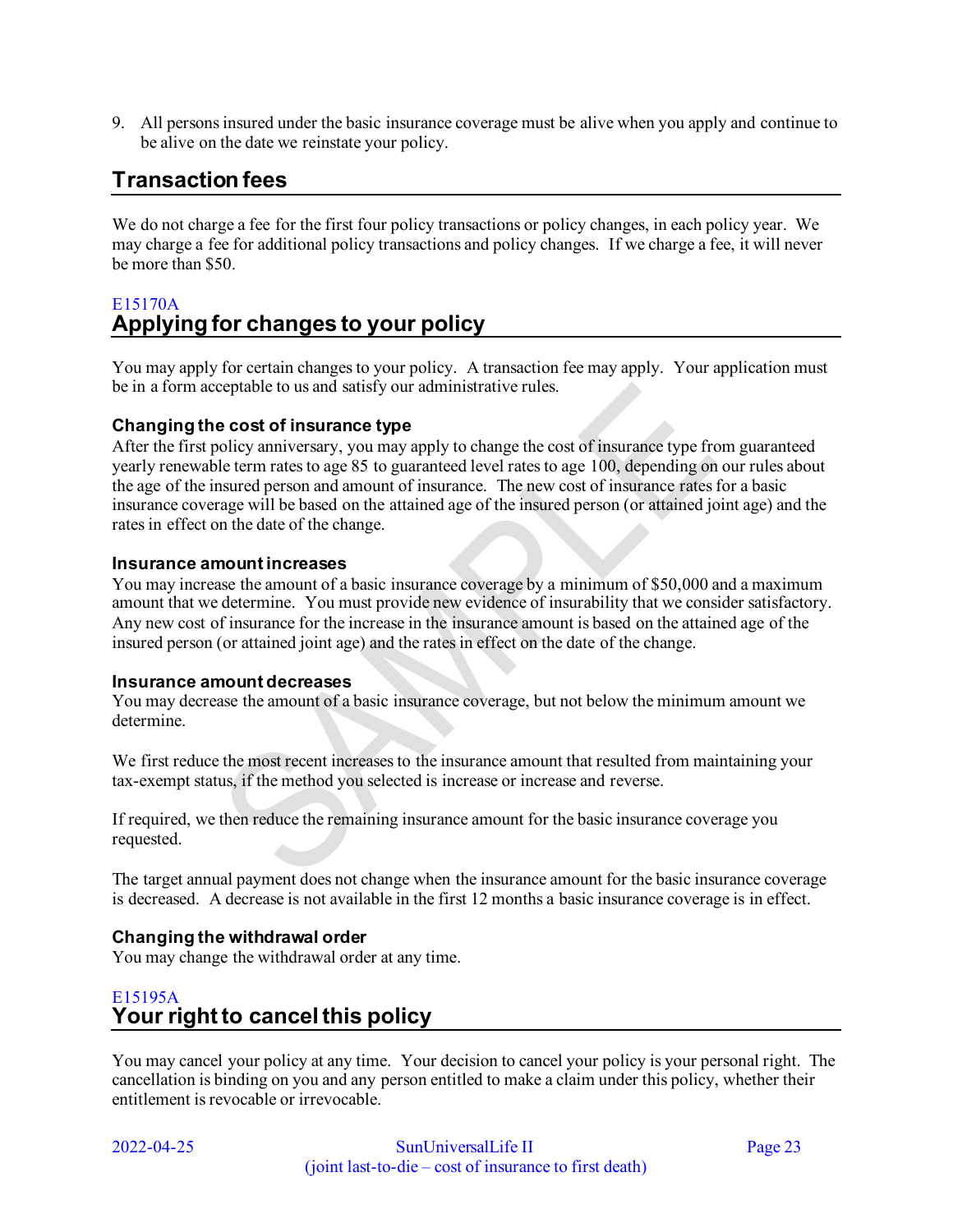All of our obligations and liabilities under this policy end immediately on the date we receive your request to cancel your policy or on any later date you indicate in your request.

To cancel your policy, send your request in writing to:

Sun Life Assurance Company of Canada 227 King Street South PO Box 1601, Stn. Waterloo Waterloo ON Canada N2J 4C5

If you apply to cancel your policy within the first 10 days of receiving it from us, we will treat this as a rescission. This is described under the heading, *If you change your mind within 10 days.* 

#### **Cash surrender value**

If you cancel your policy after the  $10<sup>th</sup>$  day of receiving it from us, we'll pay the cash surrender value to you. The amount we pay is:

- the policy fund value
- **minus** any market value adjustment that applies to GIAs and the Sun Life Diversified Account
- minus the amount of any outstanding policy loans, including interest
- minus the amount of any surrender charge
- **plus** any guaranteed cash value
- **plus** any amount in the service account.

The amount we pay is determined on the business day following the day we receive your request or any later date you indicate.

## <span id="page-23-0"></span>E15205A **Surrender charge**

A surrender charge may apply if you cancel this policy. It is the total of the surrender charge for each basic insurance coverage in this policy. The surrender charge for each basic insurance coverage is:

 $(A \times B)$ 

where:

- A = the target annual payment for the basic insurance coverage, shown on the *Policy summary* for coverages in effect on the policy date
- $B =$  the surrender charge percentage for that basic insurance coverage, as shown below.

If you apply to cancel this policy on a date that is not a policy anniversary, the surrender charge percentage will be pro-rated based on the number of whole months the policy has been in effect between policy anniversaries. In any given policy year, the pro-rated surrender charge percentage will be either the percentage for the start of the policy year, the end of the policy year, or somewhere in between, depending on when you cancel the policy. The percentages for the start of the policy year and end of the policy year are shown in the table below: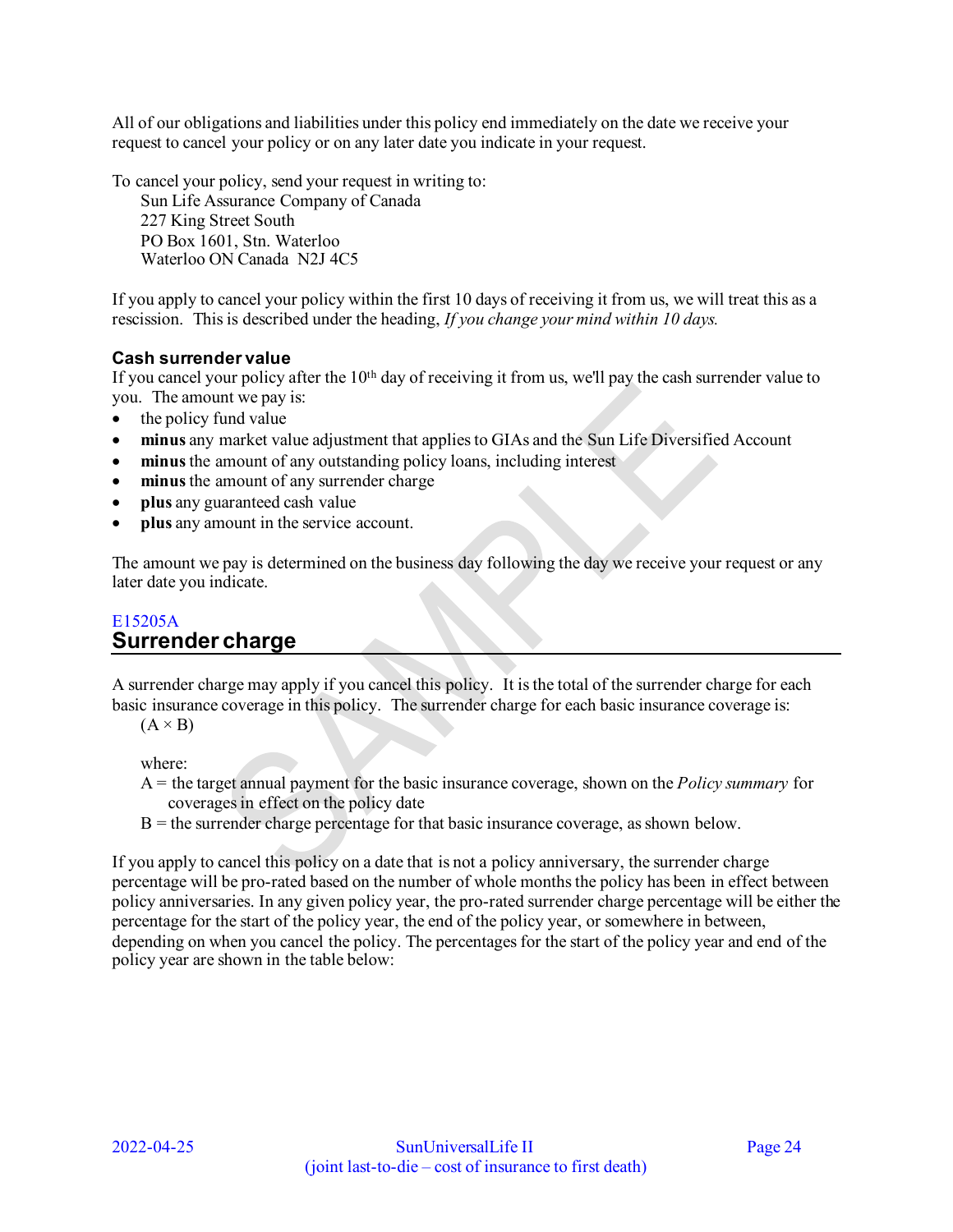| Policy year of<br>basic insurance benefit | Surrender charge<br>percentage (start of policy | Surrender charge<br>percentage (end of policy |
|-------------------------------------------|-------------------------------------------------|-----------------------------------------------|
|                                           | year)                                           | year)                                         |
|                                           | 100                                             | 200                                           |
|                                           | 200                                             | 200                                           |
|                                           | 200                                             | 200                                           |
|                                           | 200                                             | 150                                           |
|                                           | 150                                             | 150                                           |
|                                           | 150                                             | 100                                           |
|                                           | 100                                             | 100                                           |
|                                           | 100                                             |                                               |
| 9 and later                               |                                                 |                                               |

A surrender charge for each basic insurance coverage applies until the  $8<sup>th</sup>$  anniversary of that coverage, whether or not that coverage remains in effect. There is no surrender charge for a basic insurance coverage that ended because the insured person died.

## <span id="page-24-0"></span>E14065A **Other information about your policy**

#### **Information about our contract with you**

Once your policy is in effect, the following documents make up our entire contract with you:

- your application for insurance, including any evidence of insurability, and
- this policy, including any amendments.

All of our obligations to you are contained in the documents described above. Any other document or oral statement does not form part of this contract. This policy or any part of this policy may not be amended or waived except by a written amendment signed by two authorized signing officers of the company.

#### **Time limit for recovery of insurance money**

Every action or proceeding against an insurer for the recovery of insurance money payable under the contract is absolutely barred unless commenced within the time set out in the Insurance Act or the provincial or territorial legislation that applies to this policy.

#### **Currency of this policy**

All amounts of money referred to in this policy are in Canadian dollars.

#### **Transferring your policy (assignment)**

You may be able to transfer your rights under this policy to someone else by assigning the policy. We are not responsible for ensuring that the assignment of your policy is legally valid. If you transfer this policy, send a notice of the assignment to:

Sun Life Assurance Company of Canada 227 King Street South PO Box 1601, Stn. Waterloo Waterloo ON Canada N2J 4C5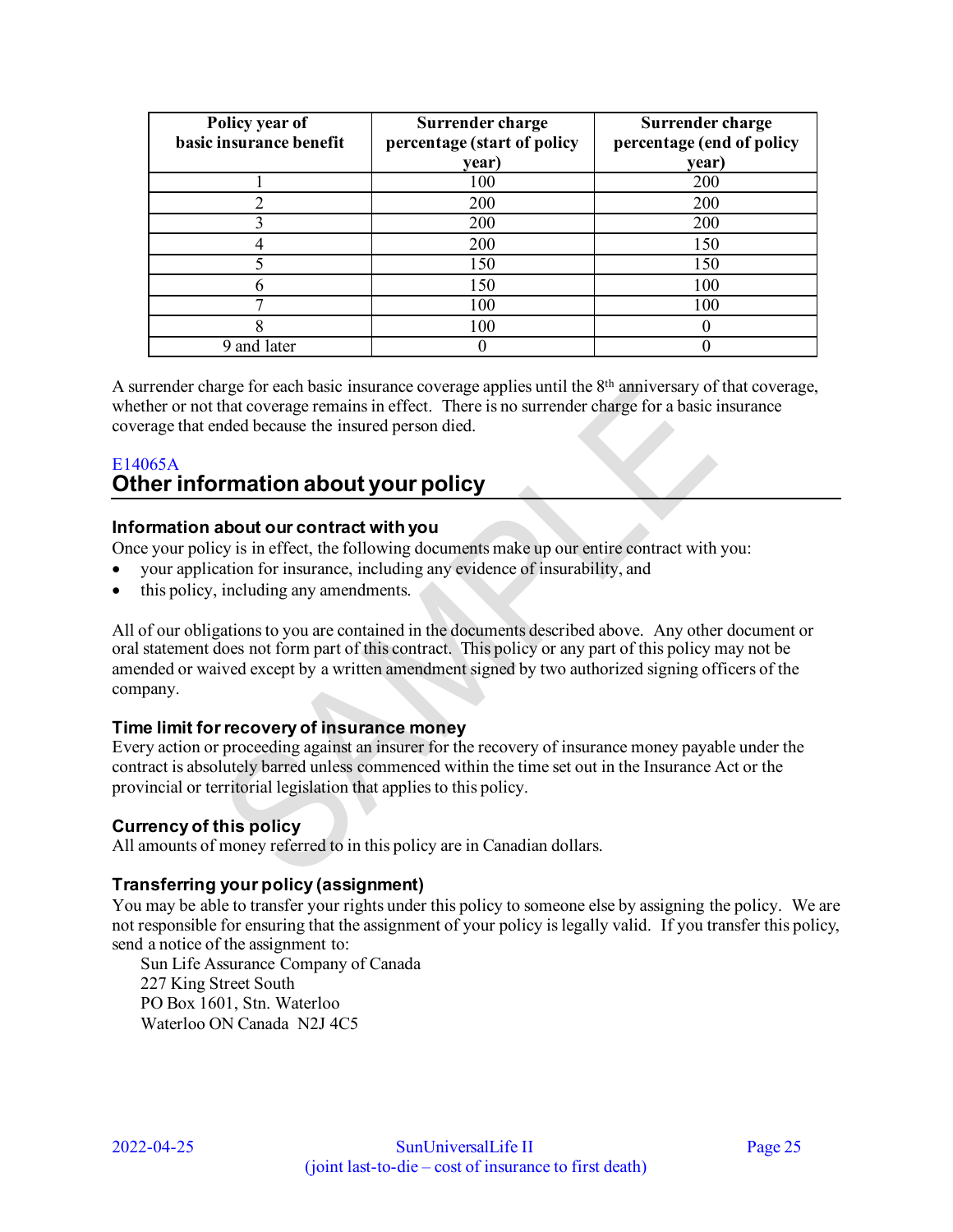#### **Non-recourse premium financing**

If you assign this policy at any time, either under a collateral assignment or absolute assignment, or grant a hypothec on it under a deed of hypothec for the purposes of non-recourse premium financing or another similar financing structure, we may void the policy. If we void the policy, all our obligations end effective on the date you assigned or granted a hypothec on it. No benefit is payable, and we have the right to keep all premiums paid.

Non-recourse premium financing is an arrangement where an entity enters into a lending agreement with a policy owner where the entity (lender) agrees to pay the premiums for the policy directly to the insurer. The policy owner collaterally assigns the policy to the lender or grants a hypothec on it as security for the loan. The loan agreement typically provides that the loan is repaid when the insured person dies. The arrangement is called non-recourse because the lender cannot sue the policy owner if the loan is not repaid.

## <span id="page-25-0"></span>E15210A **Insurance terms**

The following explanations describe insurance terms that may or may not apply to this policy.

## **Age**

Age means a person's age on their birthday nearest to a particular date. This is known as age nearest. For example, a person's age at the policy date means their age on their birthday nearest to the policy date. A person's age at any date after the policy date is their age on their birthday nearest to that date and is known as their attained age.

#### **Joint age**

For a joint basic insurance coverage, we use a single age to determine the cost of insurance for that coverage. We call this the joint age and it's shown on the *Policy summary.* We calculate the joint age on the date the insurance takes effect using the smoking status, sex and age of each of the persons insured for the joint basic insurance coverage.

Attained joint age is the joint age plus the number of years from the effective date of the joint basic insurance coverage to the nearest policy anniversary date.

## **Beneficiary**

The person or persons you name in writing to receive a death benefit.

#### **Business day**

For the purposes of this policy, a business day is a day when our administrative offices are open for business and the Toronto Stock Exchange (or other stock exchange or securities market that we may designate) is open for business.

#### **Contingent owner**

The person or persons you name in writing to take ownership of this policy if you die before the date this policy ends.

*What happens if no contingent owner is named when a policy owner dies?* 

- If there is only one policy owner on the date of death, then the policy owner's estate becomes the new policy owner.
- If there are two or more policy owners on the date of death, then the deceased policy owner's estate along with the surviving policy owner(s) own the policy.